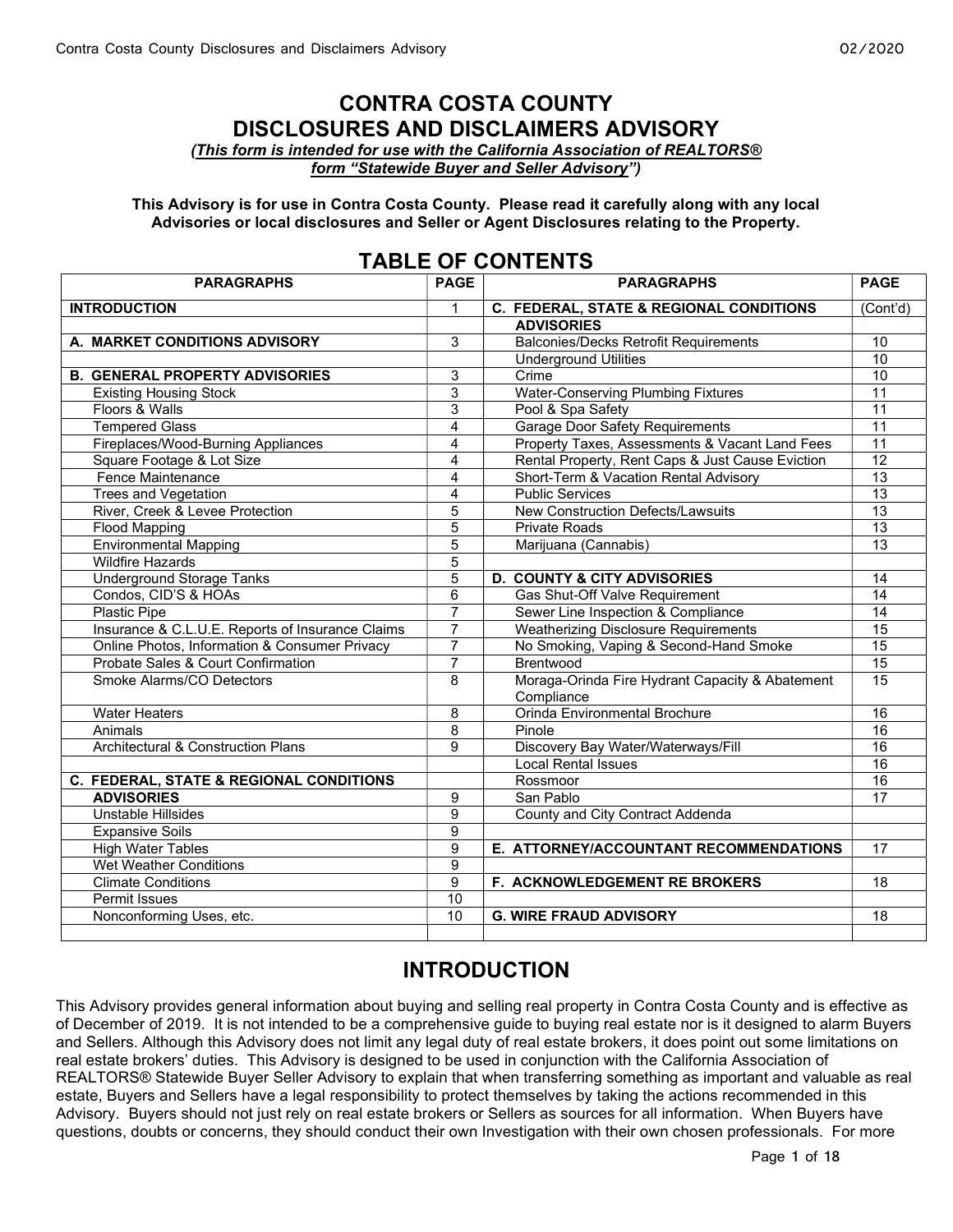information about Contra Costa County, go online at: http://www.co.contra-costa.ca.us/ The information in this Advisory may change over time, including, but not limited to, website references, and/or new issues may develop due to actions taken at the federal, state, county, city and/or private, local level. Some of the issues that are covered in this Advisory are point of sale or retrofit requirements that may also get triggered by remodeling efforts or efficiency requirements. Sellers and Buyers should investigate the applicability of these requirements to the past, present and future use, sale, purchase, ownership and/or development of the Property.

 Sellers must disclose anything that is known to the Sellers that materially affects the value or desirability of the Property. Sellers who need help in completing their disclosure obligations should consult with their own qualified, California real estate attorney; Brokers cannot determine the legal sufficiency of any disclosure.

 Sellers should conduct a diligent search of their documents to determine if they have any reports, disclosures, repair estimates and invoices (of any age) or other information which relate to the Property or the issues in this Advisory and provide a copy of that material to Buyers preferably with the Sellers' disclosure documents regardless of which disclosure forms are used.

 Sellers and Buyers should read this Advisory in conjunction with a careful review of all disclosures required by Sellers and by the real estate Brokers involved in the transaction including, without limitation, the Real Estate Transfer Disclosure Statement and the Supplemental Property Questionnaire, if provided by Seller.

 Buyers are responsible for conducting their own investigations into the issues discussed in this Advisory as well as those issues that are not referenced in this Advisory to the extent that those additional issues may affect the Buyers' determination of the use, value, desirability or development of the Property. That investigation should take place prior to the Buyer's removal or waiver of any inspection/investigation contingency. Buyers are urged to:

 $\circ$  Carefully read the information contained in all advisories, pamphlets, disclosures, inspections, and/or reports that Buyers receive from any source.

 $\circ$  Conduct additional/further investigations and inspections regarding any issues that concern Buyers which are raised in the documents received by Buyers from any source.

 $\circ$  Thoroughly and thoughtfully inspect and evaluate the Property and, in so doing, meet Buyers' obligation to protect themselves, including those facts which are known to or within the diligent attention and observation of the Buyers. Viewing videos, virtual tours and other on-line sources is not a good substitute for visiting the actual Property in person and observing the location of the Property.

 Buyers need to inquire into any additional matters (beyond those in this Advisory) to the extent that those additional issues affect the Buyers' determination of the use, value, desirability or development of the Property.

 Buyers must bear in mind that a Property may suffer defects and deficiencies which neither Sellers nor Brokers are aware. Buyers should also recognize that not all issues can be objectively determined and some issues can have varying impacts on different people since some people may be more sensitive than others.

 Buyers are urged to engage licensed professionals to evaluate all aspects of the Property and to consult all appropriate governmental agencies. Buyers' right to conduct certain types of investigations may be limited by the Purchase Contract or other factors such as Homeowners' Association requirements.

 Any representations about the issues in this Advisory made by third parties have not been verified by Brokers and need to be independently confirmed by Buyers.

#### Although licensed to list, sell and lease real estate, Brokers may not have expertise on the issues in this Advisory.

This Advisory is not meant to be a complete source of information on all matters which can become issues in real property purchase and sale contracts. Given Buyers' legal duty to exercise reasonable care to protect themselves regarding facts that are known to them or within their diligent attention or observation, Buyers are urged to investigate, without limitation, the items listed in this Advisory as well as the condition of the foundation, roof, plumbing, heating air conditioning, electrical, mechanical, energy efficiency, security, appliances/personal property, pool/spa, and all other aspects of the property prior to removing any contingencies, if any.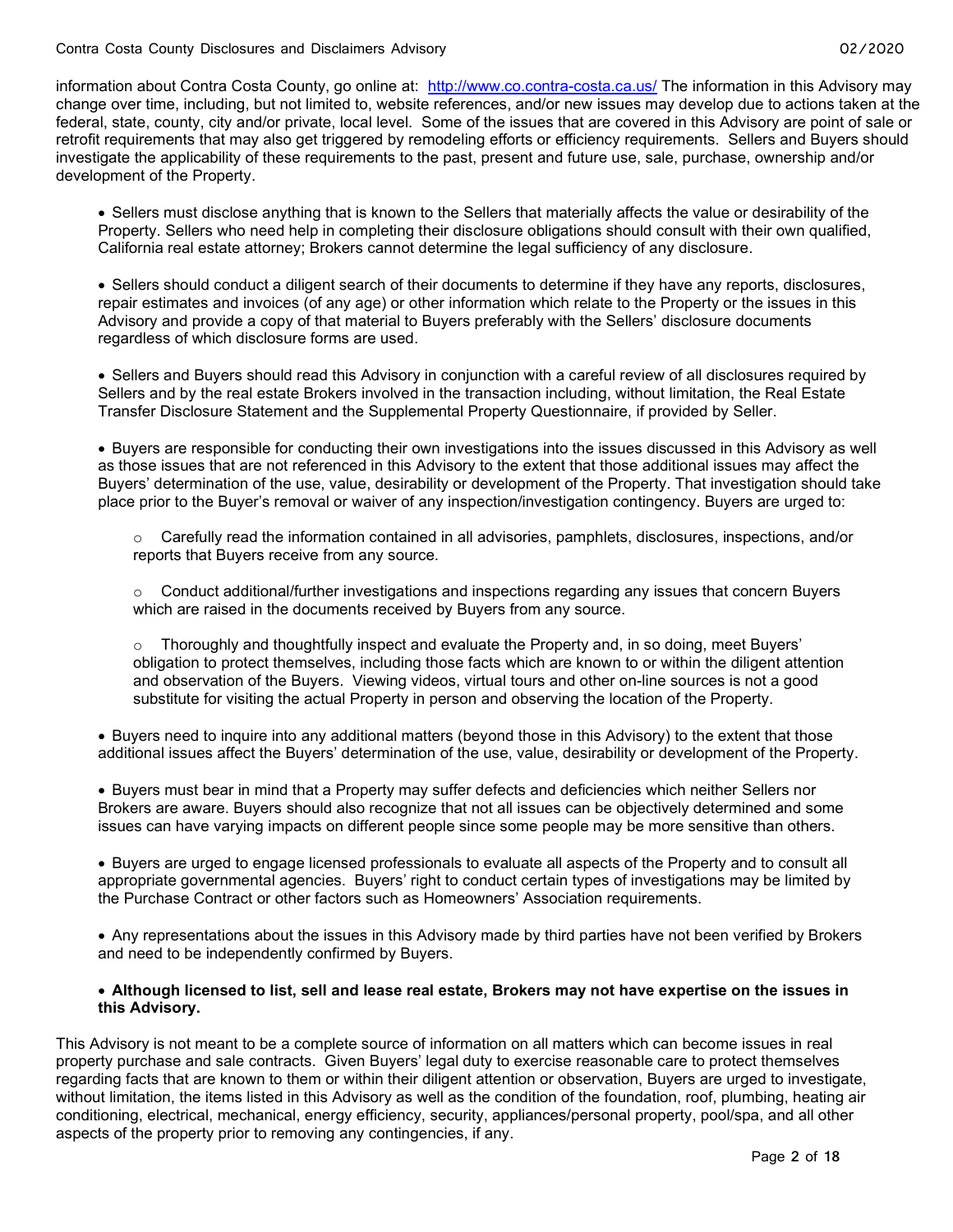# A. MARKET CONDITIONS ADVISORY

Real estate markets are cyclical. It is impossible to predict what market conditions will be at any given time. The ultimate decision of how much to offer on any property rests with Buyers. Buyers need to decide what they are willing to pay in light of market conditions and their own financial resources. Buyers must also decide what type of offer to make in recognition of existing market conditions. Purchase price is not a simple calculation based upon square footage but an agreement as to what Buyers will pay and what Sellers will accept.

Real estate brokers traditionally recommend that Buyers protect themselves by conditioning their purchase on an inspection of the Property so that the Buyers can be assured that the Property meets their needs. In some markets, many Buyers are choosing to forego that sage advice so that their offer is more attractive to Sellers. If, after making an offer without a property condition contingency, Buyers become aware of an aspect of the condition of the Property that affects its value or desirability, Buyers may still be required to proceed to purchase the Property or possibly pay damages to the Seller, which may be the deposit in escrow. If this is a condition that must subsequently be repaired, Buyers may have no legal recourse against any of the parties in the transaction after escrow closes, including the Seller, the brokers or the inspectors, and then the Buyers may have to pay to correct those problems.

Waiving the right to have a contingency regarding the property condition does not necessarily waive the Buyers' right to access the Property, even if the Property is being sold "AS IS". Regardless of whether there is an inspection/investigation contingency, Broker recommends that prospective Buyers have the Property thoroughly inspected by their own experts prior to the close of escrow.

The lender's approval of financing includes the lender's determination that (1) Buyers are creditworthy and can afford to make the mortgage payments and (2) that the Property appraises for at least the principal amount of the loan. Even if Buyers have obtained a pre-qualification or pre-approval letter from a lender, the lender may not ultimately approve the loan if the lender's appraiser determines that the Property's fair market value is less than the amount of the purchase price or if the Buyers' financial/employment situation has changed. If there is no financing contingency and the Property does not "appraise", Buyers may not be able to afford to make up the difference between the loan amount applied for and the loan amount actually offered by the lender. Under those circumstances, Buyers may not be able to perform on Buyers' contractual obligations. This could then result in the Buyers paying damages to the Seller. It is a serious risk for Buyers to eliminate from the purchase contract their right to have a financing and/or appraisal contingency if they intend to secure a loan.

# B. GENERAL PROPERTY ADVISORIES

- 1. EXISTING HOUSING STOCK: Many properties have been built under different building codes and may not accommodate current or future personal property items such as electric cars. Regardless of its age, Buyers should have the Property inspected by a competent property inspector and obtain additional inspections recommended in any inspection report, or as may be necessary for Buyers to determine the actual condition of the Property. The Property's components, appliances, fixtures, systems and materials may have varying degrees of remaining useful life and may be subject to failure without notice. In addition, not all components, improvements or fixtures of the Property may comply with current code, zoning, health and safety, setback requirements, religious or cultural preferences. Some homes contain appliances, products or manufactured materials, such as Chinese dry wall, which may be defective, create problems with the use or value of other aspects of the home and/or may be subject to manufacturer or governmental recall and/or a class action lawsuit. All homes include many components which require ongoing maintenance. Deferred maintenance will decrease the life span and/or functionality of many of these components. Buyers should seek reliable advice from appropriate professionals and to plan/budget for maintenance and future repairs.
- 2. FLOORS AND WALLS: The personal property of the Seller may make a visual inspection of floors and walls difficult. The existence of certain types of floor coverings, such as carpeting and rugs, as well as certain types of wall coverings, such as wallpaper and paneling, and furniture prevent inspectors and brokers from inspecting the condition of the floors and walls beneath those materials. When exposed, these areas may have a different pattern of wear or shade of color. If Buyers wish to determine the condition of the floors and walls beneath such coverings, Buyers will need to secure the written authorization of the Seller to conduct investigations with appropriate professionals since removal of floor coverings may be required.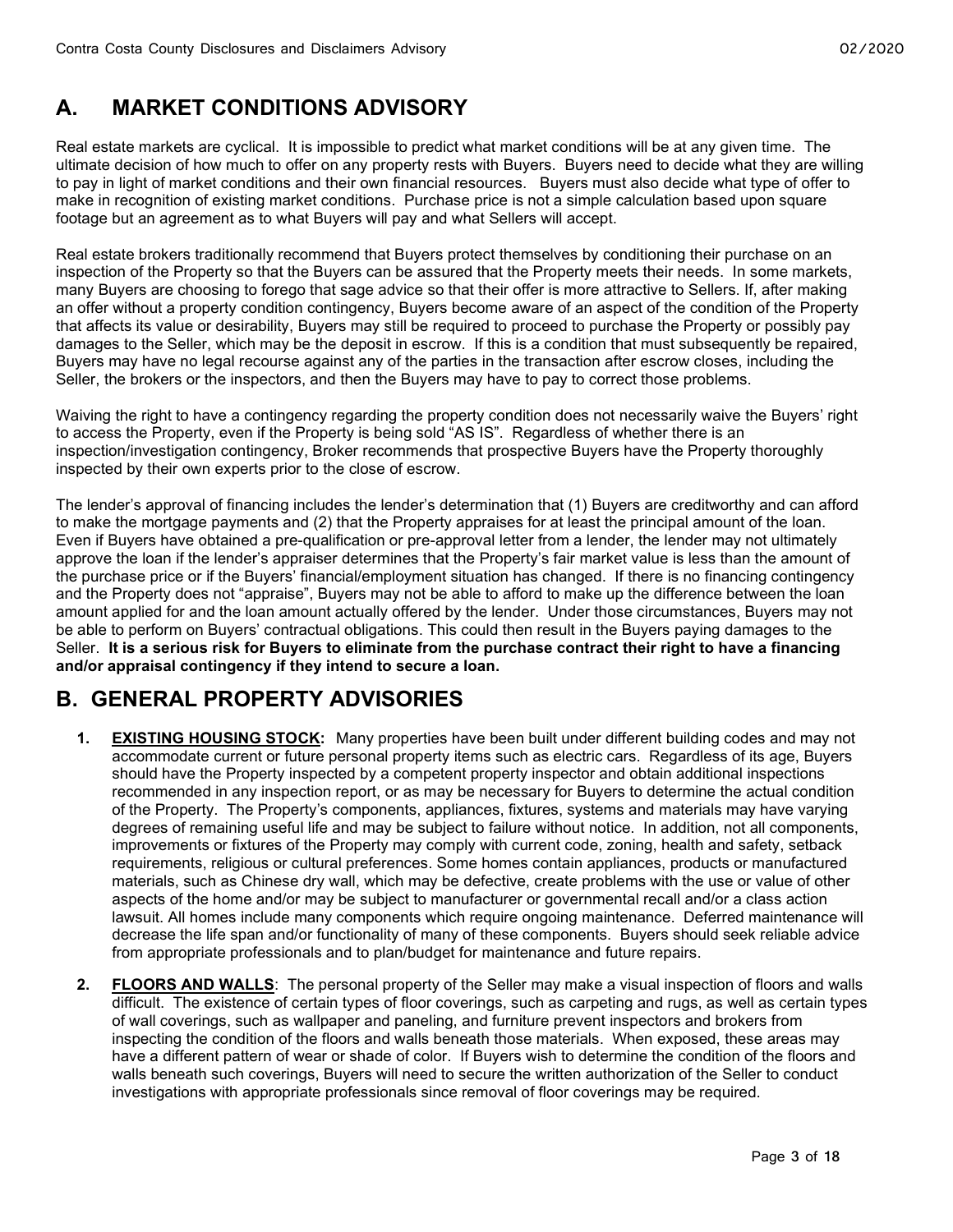- 3. TEMPERED GLASS: Many homes contain glass that IS NOT tempered in locations where tempered glass IS required by building regulations. Buyers are advised to have a contractor's inspection to identify the presence of any glass that is not properly tempered before removing any inspection/investigation contingency. Buyers should consider replacing any non-tempered glass with tempered glass to reduce the risk of injury.
- 4. FIREPLACES; WOOD-BURNING APPLIANCES: Residential wood burning is the leading source of wintertime air pollution in the Bay Area and studies have confirmed there are significant health impacts from exposure to fine particulate matter found in wood smoke. The Bay Area Air Quality Management District ("BAAQMD") established the Wood Smoke Rule, Regulation 6, Rule 3 to reduce wintertime smoke pollution and protect public health. The Wood Smoke Rule requires anyone selling, renting or leasing a property in the Bay Area to disclose the potential health impacts from air pollution caused from burning wood. Fine particulate matter, also known as PM2.5, can travel deep into the respiratory system, bypass the lungs and enter the blood stream. Exposure may cause short-term and long-term health effects, including eye, nose and throat irritation, reduced lung function, asthma, chronic bronchitis, cancer and premature deaths. Exposure to fine particulates can worsen existing respiratory conditions. High PM<sub>2.5</sub> levels are associated with increased respiratory and cardiovascular hospital admissions, emergency department visits, and even deaths. Children, the elderly and those with pre-existing respiratory or heart conditions are most at risk from negative health effects of PM2.5 exposure. Buyers should consult with a licensed professional to inspect, properly maintain, and operate a wood burning stove or fireplace insert according to manufacturer's specifications to help reduce wood smoke pollution. The Air District encourages the use of cleaner and more efficient, non-wood burning heating options such as gas-fueled or electric fireplace inserts to help reduce emissions and exposure to fine particulates.

When the BAAQMD issues a Winter Spare the Air Alert during the winter season from November 1st through the end of February, it is illegal to burn wood, manufactured fire logs, pellets or any solid fuels in fireplaces, wood stoves or outdoor fire pits. To check when the air quality is unhealthy and when a Winter Spare the Air Alert is issued, call 1-877-4NO-BURN or visit www.baaqmd.gov or www.sparetheair.org. The information in Paragraph 4 was provided by BAAQMD. Brokers have not verified and will not verify any of the information provided by BAAQMD.

- 5. SQUARE FOOTAGE AND LOT SIZE: Different sources of size information often provide different square footage or lot size numbers for a property. Public records may be, and often are, inaccurate and there are frequently discrepancies in the advertised sizes. Buyers are advised that square footage and/or lot size numbers, which may be obtained from various sources such as public records, MLS and others that are provided to Buyers are not, and will not be, verified by Sellers or the real estate agents. Buyers should obtain a specific disclosure regarding any known size discrepancies from Sellers and/or the real estate Brokers. If the square footage or lot size of the property is an important consideration in Buyers' decision to purchase the Property and/or how much Buyers are willing to pay for the Property, then Buyers must independently conduct Buyers' own investigation through appropriate professionals and rely solely on that data.
- 6. FENCE MAINTENANCE: If the Property has a fence that is located on the boundary line, Civil Code Section 841 provides that the adjoining private landowners have an equal obligation to maintain the fence. However, fences are often not located on the boundary line and when that is true, who is responsible for maintaining the fence is a legal determination. Thus, questions regarding who is responsible for repairing or maintaining a fence should be reviewed with a qualified California real estate attorney. Brokers are not qualified to make that determination.
- 7. TREES AND VEGETATION: Protected Trees. Most cities have an ordinance that requires property owners to obtain a permit prior to removing Protected Trees from their property. Protected Trees are defined within the code of each city. Removing or damaging any Protected Tree without the proper permit constitutes an infraction. In addition to the cost of the infraction, violators may be liable for damages. A City may place a lien on the Property if imposed fees are not paid on a timely basis. That lien may subsequently be added to the county property tax bill.

Hazardous Trees: Some cities define hazardous tree conditions within their Municipal Building Codes and address ways of mitigating those conditions on both private and public property. There are often stringent time frames for responding to hazardous tree claims. If hazardous tree claims are not resolved privately, a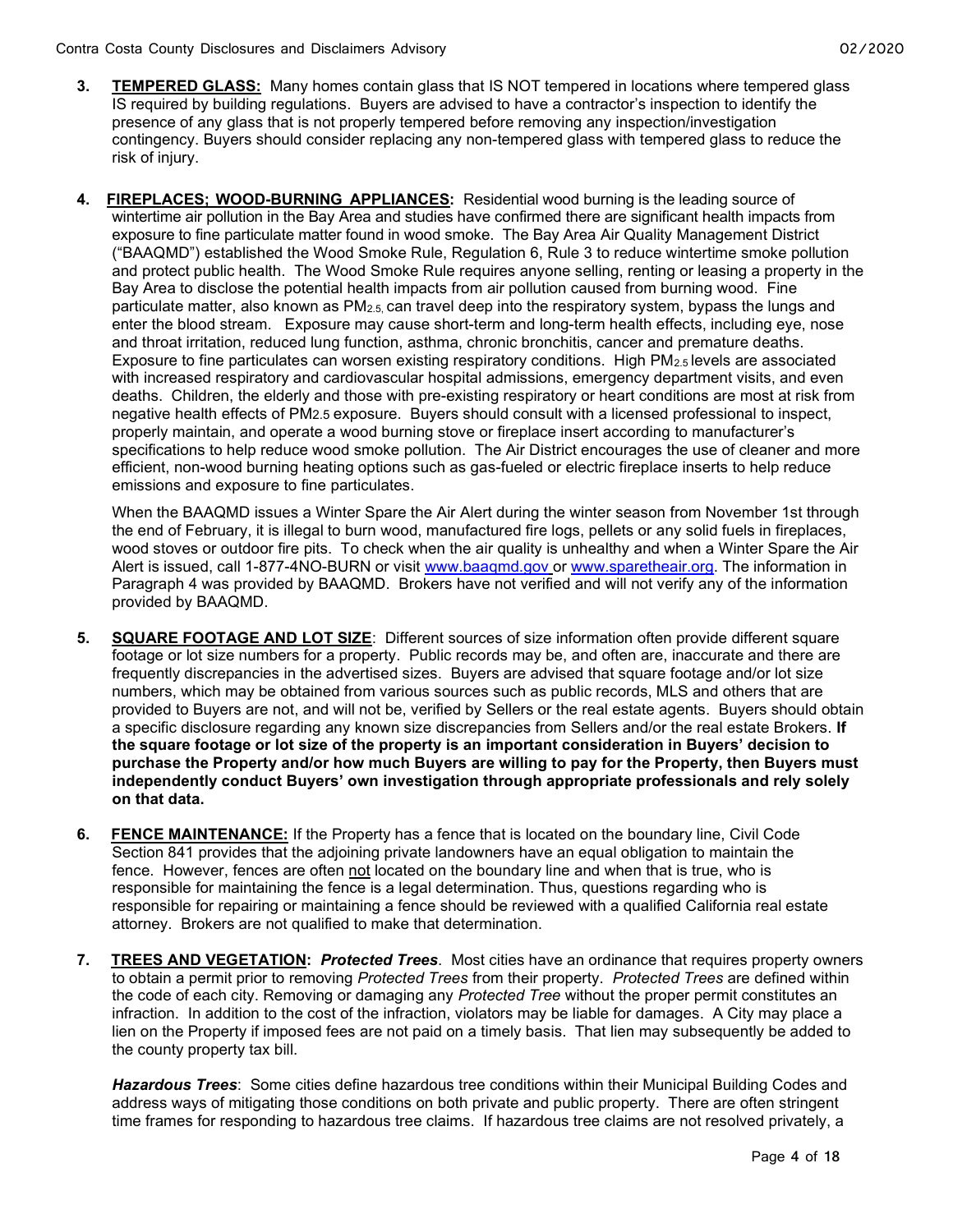claimant may, as a last resort, pursue the claim through the court system.

View Ordinances: Some cities have view ordinances that restrict the height of trees so that trees do not unreasonably obstruct the view that existed at the time of purchase of the property. Certain trees that are part of the natural habitat can be exempt from this law. Often a view property will have recently trimmed trees and shrubs revealing the view. Buyers should take note that maintaining that view could entail not only trimming foliage on their own property, but also enlisting the cooperation of their neighbor to keep their foliage trimmed. usually at the Buyers' expense. Cities do not take an active role in these issues; rather they encourage the private resolution of such disputes. Each city has a slightly different mechanism for handling these situations, and Buyer is encouraged to review the Municipal Code during their inspection period.

Buyers are encouraged to seek the advice of a licensed arborist for any questions regarding trees that are on the Property or on a neighbor's property.

8. RIVER, CREEK AND LEVEE PROTECTION: Many properties are impacted by creeks (a narrow channel or small stream) and/or culverts (a man-made structure used to enclose a flowing body of water which is usually designed to allow water to pass underneath a road or other structures). If the Property includes, abuts or is located near a creek or culvert, Buyers should investigate the possibility of flooding and/or water intrusion or other nuisances that may result from proximity to those water sources by contacting appropriate experts. Brokers cannot determine these issues. In addition, some cities have enacted regulations regarding creeks and culverts making maintenance of these creeks and culverts the responsibility of adjacent property owners which can involve considerable expense.

For example, the City of Orinda has enacted ordinances (a) making creek maintenance the responsibility of the owner on commencing any work in, over or near a river, levee, creek or culvert whose property the creek or watercourse is located; and (b) providing for storm water pollution prevention measures. Buyers need to review local ordinances and maps with their own experts regarding these issues and before commencing any work in, over or near a creek or culvert.

- 9. FLOOD MAPPING: Flood maps and flood designations for all properties may change over time which could impact the future use, value, desirability or development of the Property as well as its insurability. Rising sea levels may also have an impact on future flooding. Under the "Homeowner Flood Insurance Affordability Act of 2014," properties in flood zones, designated in an NHD report, will experience annual premium increases which could be as much as 18% to 25% per year. For further details regarding any specific Property, go to: https://www.floodsmart.gov/floodsmart/ or http://www.realtor.org/articles/senate-passes-flood-insurance-withhouse-amendments
- 10. ENVIRONMENTAL MAPPING Some of the third-party Natural Hazards Disclosure ("NHD") companies may provide information regarding environmental hazards that are mapped by the federal government, state or local entities such as Super Fund Clean-Up sites. Buyers should consider discussing with the NHDS provider what environmental disclosures and maps may be available.
- 11. WILDFIRE HAZARDS: Wildfire disasters can create health and safety concerns in the aftermath of clean-up efforts, as well as unknown and possible future concerns related to the rebuilding of infrastructure in the impacted areas. Some of the concerns and issues of wildfires include, but are not limited to: lot clearing costs; environmental clean-up concerns; local, state and/or federal regulations for issuing permits and/or for authorizing rebuilding efforts; availability of insurance and/or utilities; construction-related inconvenience and delay; and the impact that federal, state or local disaster declarations may have on materials, prices, costs and rent. Buyers should investigate all wildfire related issues to determine what impact, if any, those issues may have on Buyers' current and future use or development of the Property during any investigation contingency.
- 12. **UNDERGROUND STORAGE TANKS (UST):** Many of the larger, older homes in this area built before 1935 may have or have had an Underground Storage Tank for the fuel oil that fired the Property's furnace. Virtually all of the old furnaces have been replaced; however, many of the fuel oil tanks remain buried on the property. In residential applications, the California State Water Resources Control Board regulates all UST's in this state. The licensing, inspection and regulation of UST's in residential application are currently exempt as long as the tank is less than 750 gallons and was used for fuel oil only. There is no guarantee that the Property would be exempt from abatement if a UST is discovered. Each municipality has different regulations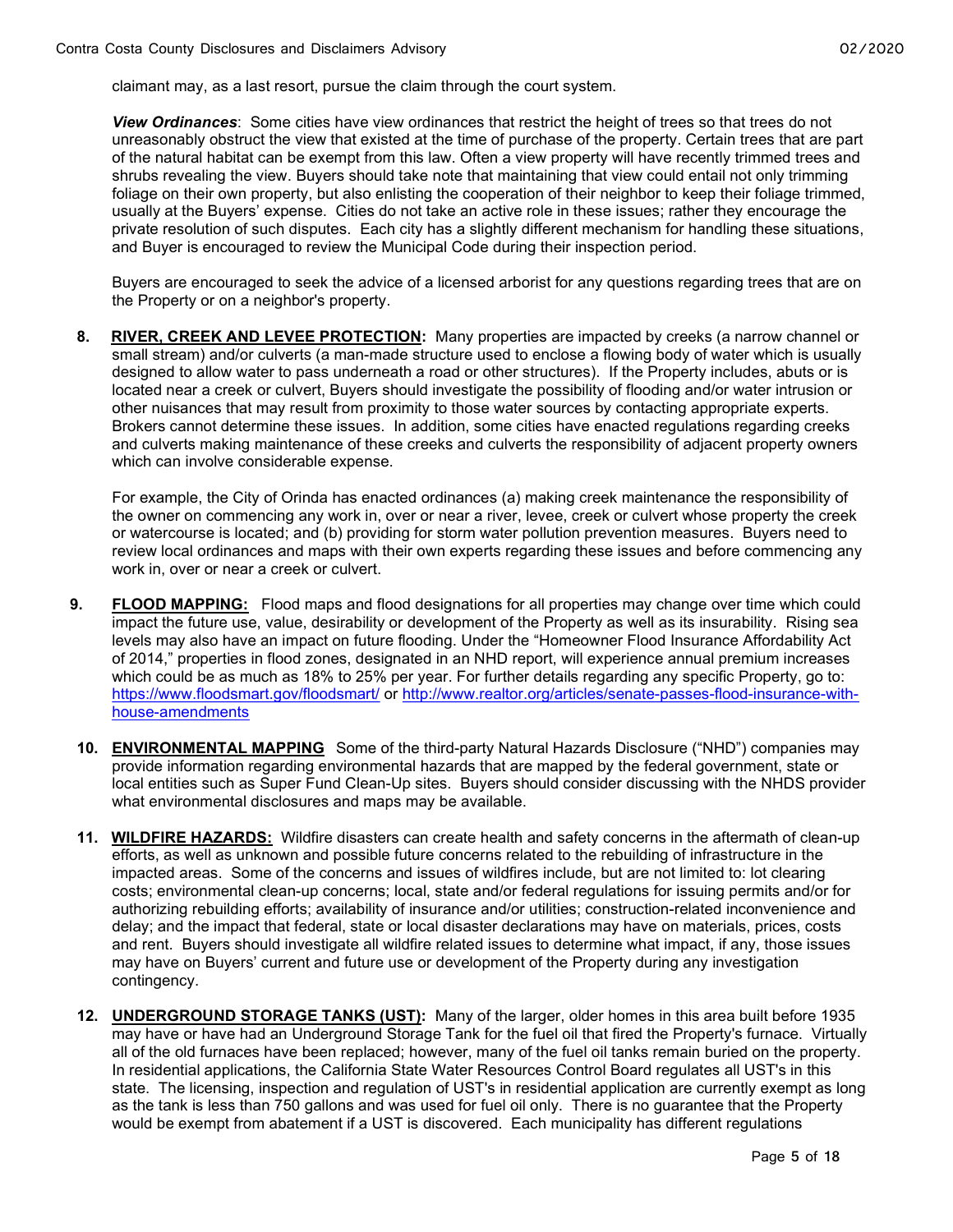concerning UST's that may include removal and soil clean-up of any toxic material that may have leaked from the tank. Buyers and Sellers are advised to speak directly to the Public Works Department, Building Department and/or Fire Department in the pertinent city concerning specific regulations affecting UST's.

#### 13. CONDOMINIUMS, COMMON INTEREST DEVELOPMENTS & HOMEOWNERS' ASSOCIATIONS: If the

Property is in a Common Interest Development ("CID"), the Seller should request that the Homeowners' Association (HOA) provide all required documents regarding the HOA operation and expenses to meet the Seller's disclosure obligations under Civil Code Section 4525. It is strongly recommended that Buyers receive the current HOA documents directly from the HOA rather than from any online service or from an earlier transaction. Although Sellers can legally provide their own copies of the required documents, the best practice is to have the HOA provide the documents so that Buyers receive the most current information.

Buyers need to carefully examine all of the documents that are provided regarding the HOA and compare the documents with the list of required disclosures specified in the HOA form from the California Association of REALTORS®. If any document(s) are missing, Buyers should send a written request to the Seller that the Seller provide the missing documents and/or provide a written explanation for why the document(s) were not included with the other HOA documents.

Some HOAs do not prepare or keep all documents required by the law, such as reserve studies, minutes of all meetings and/or financials and may not be operating in compliance with the law. As a result, Buyers may only receive a portion of the state required documents; in which case Buyers must be aware that they are buying into an HOA without the benefit of the information those documents would provide. Buyers should retain the services of experts, such as attorneys, accountants or others who specialize in reviewing HOA documents to determine the adequacy of the reserves and whether or not the Property is suitable for Buyers' intended uses.

Any changes or improvements to a unit generally require some form of review and approval by the HOA. The HOA may impose significant restrictions on any changes, especially those which impact the common area(s). Those restrictions may include imposing maintenance obligations and/or indemnification requirements in case of damage during installation. Buyers should carefully review all HOA documents and determine the impact of those restrictions, during the contingency period, if they intend to make changes including but not limited to those which involve adding solar energy systems onto common area roofs or adding special equipment for televisions and other electronic equipment. Another example is that HOA often restrict the type of floor and/or wall material that can be used in certain units and/or the number of pets due to noise and other factors. Buyers should directly contact the HOA Board to determine whether or not the Property can be used for Buyers' intended purposes. Buyers should also determine whether or not the Property meets Buyers' subjective personal preferences. Buyers should keep in mind that HOA governing documents can change over time (by board action, the member approval process and/or court action) thus there is no guarantee that the Buyers' future intended uses will be allowed. See also **Paragraphs 36 & 37** regarding long-term and short-term rental issues.

Many CIDs have been involved in or are presently involved in litigation regarding the design, construction, maintenance and/or condition of all or a part of the Development. Whether or not these lawsuits are successful, litigation is expensive and the cost of such legal actions may impact not only the adequacy of the HOA reserves but also the amount of current or future assessments. The existence of HOA insurance does not necessarily mean that there is insurance coverage for any given single interest or unit in the Development, an owner's remodeling or upgrade efforts, and/or the owner's contents.

Occasionally issues arise in the purchase of Property in a CID regarding parking and/or storage spaces associated with a single interest or unit in the Development. Buyers should determine for themselves whether or not the allotted parking space(s) are adequate to park the Buyers' vehicle(s) in the assigned spaces by actually parking in those spaces. Parking space(s) and storage space(s), if any, may be described in a Condominium Map or in the Preliminary Report issued by a Title Company. The actual markings, striping and numbering of these space(s) may not accurately reflect the actual spaces and may be in conflict with the space(s) designated in the recorded documents. It is therefore crucial that Buyers personally determine that the parking and storage space(s) that are designated in the recorded documents are actually being transferred to Buyers and that those space(s) are acceptable for the Buyers' intended needs and uses of the Property.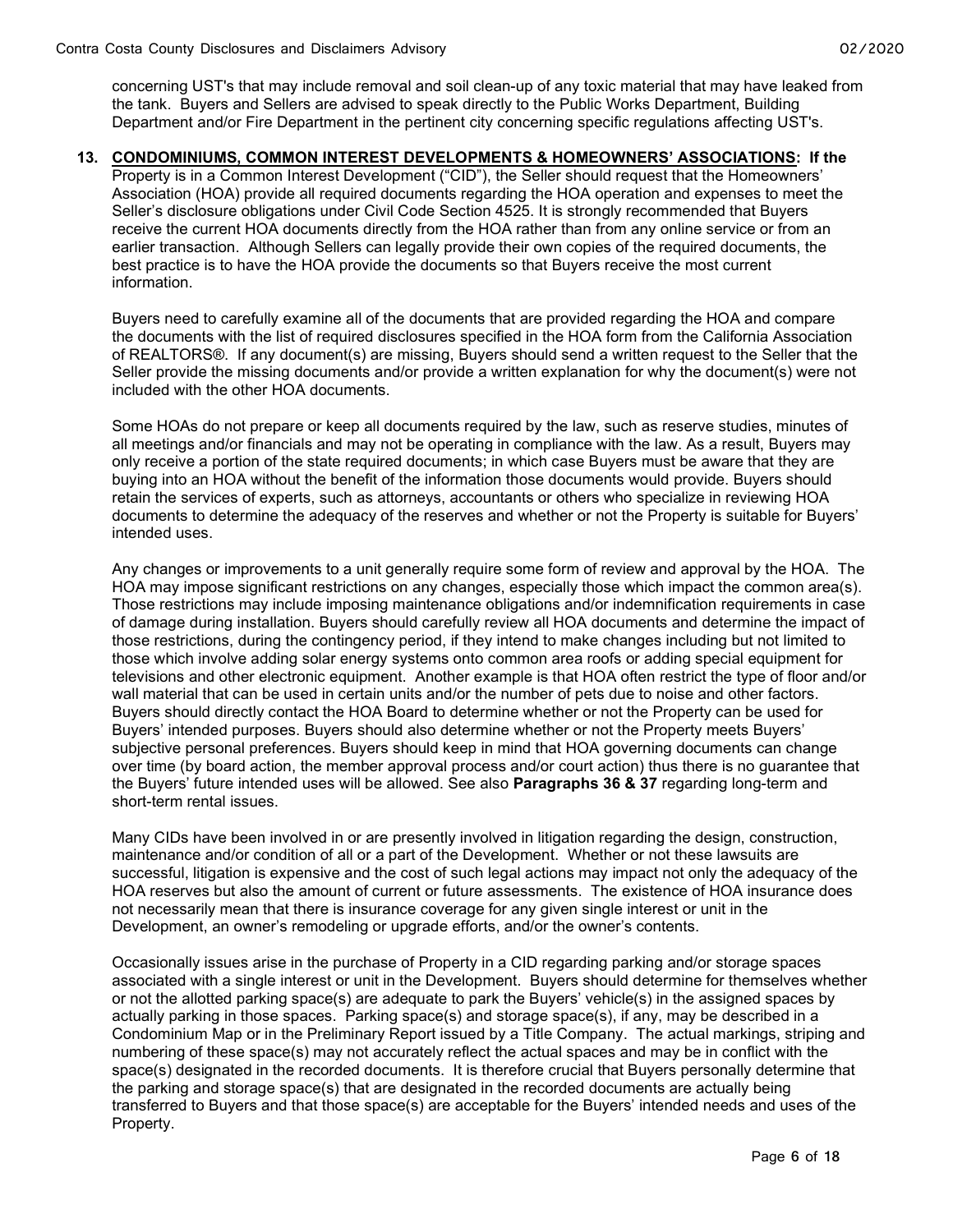Sellers who have ever served on the HOA Board, may have access to information and documentation that is not provided by the HOA and/or which is deemed "confidential" or protected by an "attorney client privilege". Sellers should consult with their own qualified California real estate attorneys to determine how they will need to disclose that additional information; Brokers are not qualified to evaluate or investigate those legal issues.

Effective January 1, 2017, owners of a single interest in a common interest development will be required to provide annual notification to the HOA of their contact information.

- 14. PLASTIC PIPE: Builders in the Contra Costa County area may have used PEX water pipes in constructing homes. This type of pipe, manufactured under the name of KITEC®, has been alleged in a class action lawsuit to be faulty and a settlement of that suit has been reached. Buyers should investigate the presence of such pipes prior to removing their inspection/investigation contingency. For additional information about this product and any litigation, go to: http://www.kitecsettlement.com/faq.cfm
- 15 **INSURANCE & C.L.U.E. REPORTS OF INSURANCE CLAIMS:** Buyers should investigate the availability and cost of insurance coverage for the Property they are buying. As part of that investigation, Buyers should ascertain if their chosen insurance company will require certain retrofit repairs, such as installation of safety glass and/or fireplace spark arresters and a gas shut-off valve. The fact that an insurance company may require these repairs does not necessarily mean that the Seller is obligated to pay for and/or make the repairs requested by the insurer. In addition, prior claims submitted by Buyers on other properties may affect the final cost of the homeowners' insurance on the property being purchased by Buyers. Buyers should investigate these matters thoroughly prior to removing their inspection/investigation contingency.

 Standard real estate purchase agreement forms require Sellers to provide Buyers with insurance claims history for the property for a period of five years preceding the sale. Sellers do not always know (or remember) the insurance claims history. Natural Hazards Disclosure Statement ("NHDS") Reports had included a report used by insurance companies called C.L.U.E., but NHDS Reports no longer include those reports. Because a C.L.U.E. report itself is not required, Sellers may disclose the insurance information themselves as part of the disclosure process. For the most accurate information regarding past insurance claims, Sellers may be able to either: (a) go online to:

https://personalreports.lexisnexis.com/homesellers\_disclosure\_report/agent.jsp and create an account that will enable the Sellers to order a C.L.U.E. report; or (b) contact their homeowner insurance policy broker who may be able to provide a copy. Buyers can also include in their purchase contract an obligation for Sellers to provide them with a C.L.U.E. report.

16. ONLINE PHOTOS, INFORMATION & CONSUMER PRIVACY: Effective January 1, 2020, the California Consumer Privacy Act of 2018 ("CCPA") imposes new privacy obligations on certain types of businesses that collect "personal information" about California consumers. Not all individuals and/or entities with whom you interact during a real estate transaction are required to comply with the CCPA. For additional information, review the California Consumer Privacy Act Advisory created by the California Association of REALTORS®. Whether or not CCPA applies, photographs of the Property provided to the MLS and Brokers' websites may appear on other Brokers' sites as well as national data aggregation sites, including, but not limited to, Realtor.com, Zillow and Trulia. It is not possible for Brokers to remove photos from websites over which they have no control.

 Information regarding the Property and the neighborhood may exist online in various blogs, discussion boards, Nextdoor, Facebook pages, official neighborhood association and HOA sites. However, other unofficial sites written by third parties may also exist with postings about the community, people and properties. Some online sites offer viewers the opportunity to express opinions and air complaints. The information available on official and unofficial sites may consist of opinion, speculation, unfounded assertions and rumors, making it difficult to determine what is and what is not true. Neither Seller nor any of the real estate licensees may be aware of, nor will they conduct a search of, any online information, even if they are using or have used those platforms to advertise goods or services. Sellers and real estate licensees are not obligated to verify, investigate, explain or remove commentary of third parties.

17. PROBATE SALES AND COURT CONFIRMATION: An executor or administrator (the "Representative") of a probate estate may sell estate property if it is in the best interests of the estate to do so. The sale of estate real property is typically subject to Probate Court Confirmation. The Independent Administration of Estates Act ("IAEA") provides a simplified method of probating estates with limited court supervision. Under the IAEA,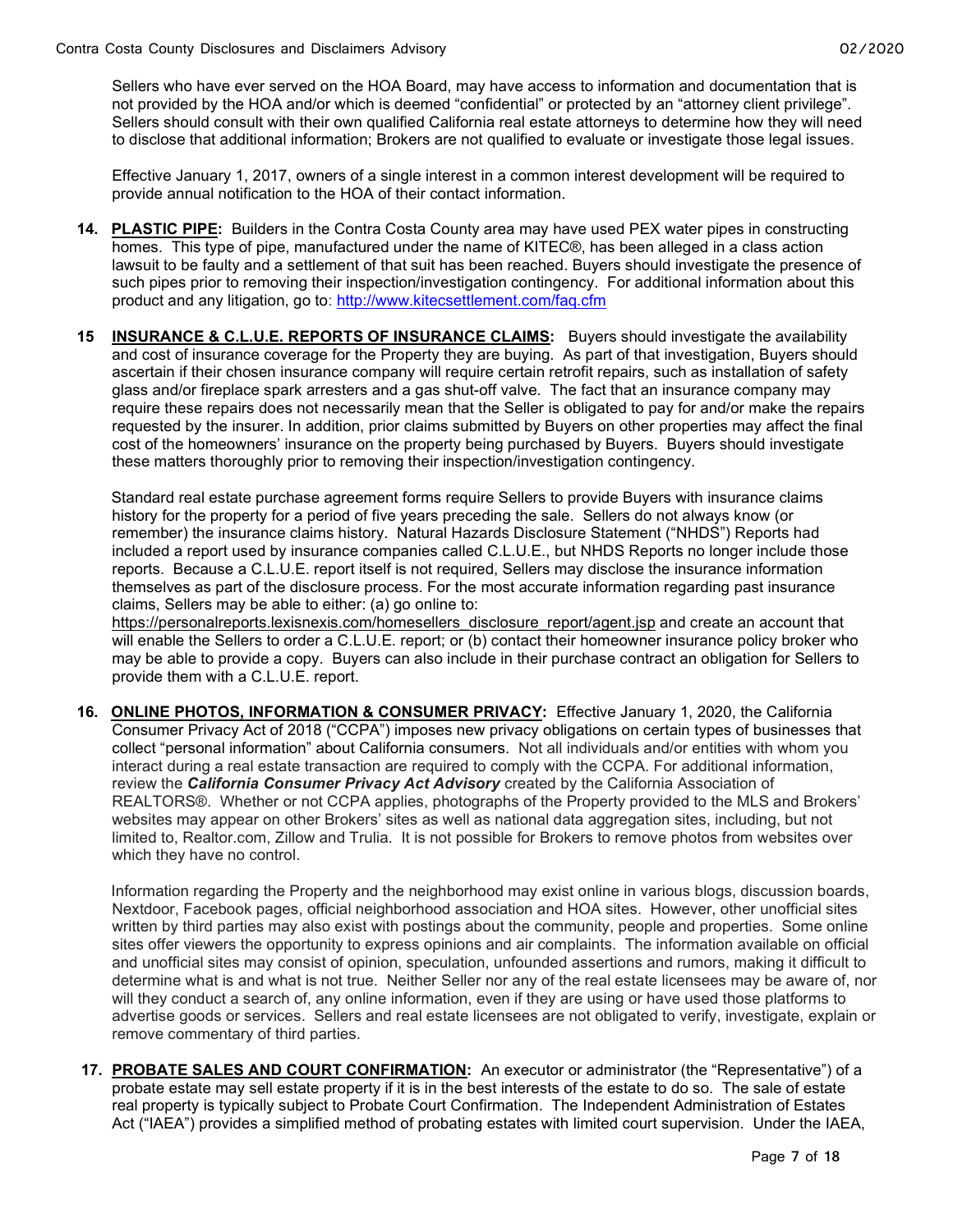the Representative may list real property with a broker for a period not to exceed 90 days without prior court approval and to sell the Property without court confirmation, unless a person named in the will or other person who is entitled to receive a Notice of Proposed Action objects; in which case court confirmation will be required. The Representative's ability to sell without court supervision or approval under IAEA is not absolute and is conditioned upon there being no objections by interested persons (generally, the heirs). If there is any objection, Court Confirmation may be necessary.

Probate property is always sold "As-Is" and certain standard disclosure forms, such as the Real Estate Transfer Disclosure Statement, are not required. However, the Representative must nonetheless disclose all actual knowledge of material facts affecting the value or desirability of the Property.

If Court Confirmation is required and is subject to open competitive bidding (which is true in probate, conservatorship, guardianship, receivership or bankruptcy sales), it is strongly recommended that Buyers personally appear in Court when their offer is scheduled for confirmation. Buyers should understand that in most sales requiring Court Confirmation, the Property may continue to be marketed and that their broker and

others may represent other competitive bidders prior to and at the Court Confirmation hearing. Different types of courts have their own rules for how to handle the possibility of over-bids, including whether initial deposits need to be in a certain amount or whether an over-bid needs to be a specific percentage above the original offer. Any questions regarding the specific rules for the Court where the confirmation hearing is to be held should be directed to the clerk of that Court. It is also strongly recommended that Buyers consult a real estate attorney who is knowledgeable about Court Confirmation sales since real estate brokers/agents are not qualified to provide legal advice.

- 18. SMOKE ALARMS AND CARBON MONOXIDE DETECTORS: California Health and Safety Code §13113.8 requires installation of smoke alarms in residential property. If a TDS is required, the Sellers certify in the TDS that the Property has (or will have prior to Close of Escrow) operable smoke alarms which are approved and installed in compliance with the State Fire Marshal's regulations and applicable local standards, including installation of alarms with 10-year batteries in all bedrooms before finalizing any permitted contracting work costing \$1,000 or more. State law requires carbon monoxide detectors in living areas of residential properties that have fossil fuel burning appliances, even if those appliances are several floors below, for example, furnaces in the basement of a condominium building.
- 19. WATER HEATERS: Under State law, all water heaters must be braced, anchored or strapped to resist falling or horizontal displacement due to earthquake motion and Sellers of Property must certify to Buyers that the bracing requirement has been satisfied. In addition, water heaters which are newly installed or moved must be raised so their ignition point is 18 inches off the ground. Many other plumbing code requirements may also apply, e.g. gas venting, pipe wrapping, temperature and pressure relief valves, drain valves, bollard protection in garages.
- 20. ANIMALS: The past or present existence of animals anywhere on the property may be a red flag of damage or other problems. Animal urine and feces can damage floors, floor coverings, walls, baseboards, or other components. Additionally, animals can attract fleas, ticks and other pests that can remain on the Property after the animal has been removed. Complete elimination of odors and other problems created by animals may not be possible even by professional cleaning efforts or replacing carpets, pads and other affected components.

Property may be subject to local ordinances regulating the maintenance, breeding, number or type of animals permitted, or other requirements such as spaying or neutering. Buyers should investigate whether Homeowner and Common Interest Associations have imposed restrictions on animals. Neighbors may have animals that can cause problems including but not limited to noise or odors. Common pets such as dogs can bark, cats are not easily contained, and in some cases more unusual animals (e.g. poultry, exotic birds, and reptiles) may create issues that impact the value, use and enjoyment of the Property.

California is home to a wide variety of animals, birds, reptiles and insect life, including but not limited to ants, bedbugs, bats, rodents, snakes and larger wild animals such as mountain lions and deer, some or all of which may enter or inhabit the Property and may be difficult to eliminate or control. These creatures can damage landscaping, might be a hazard to people, pets or other animals and may cause issues that impact the Buyers' use and enjoyment of the P roperty. Proximity to rural or open space areas increases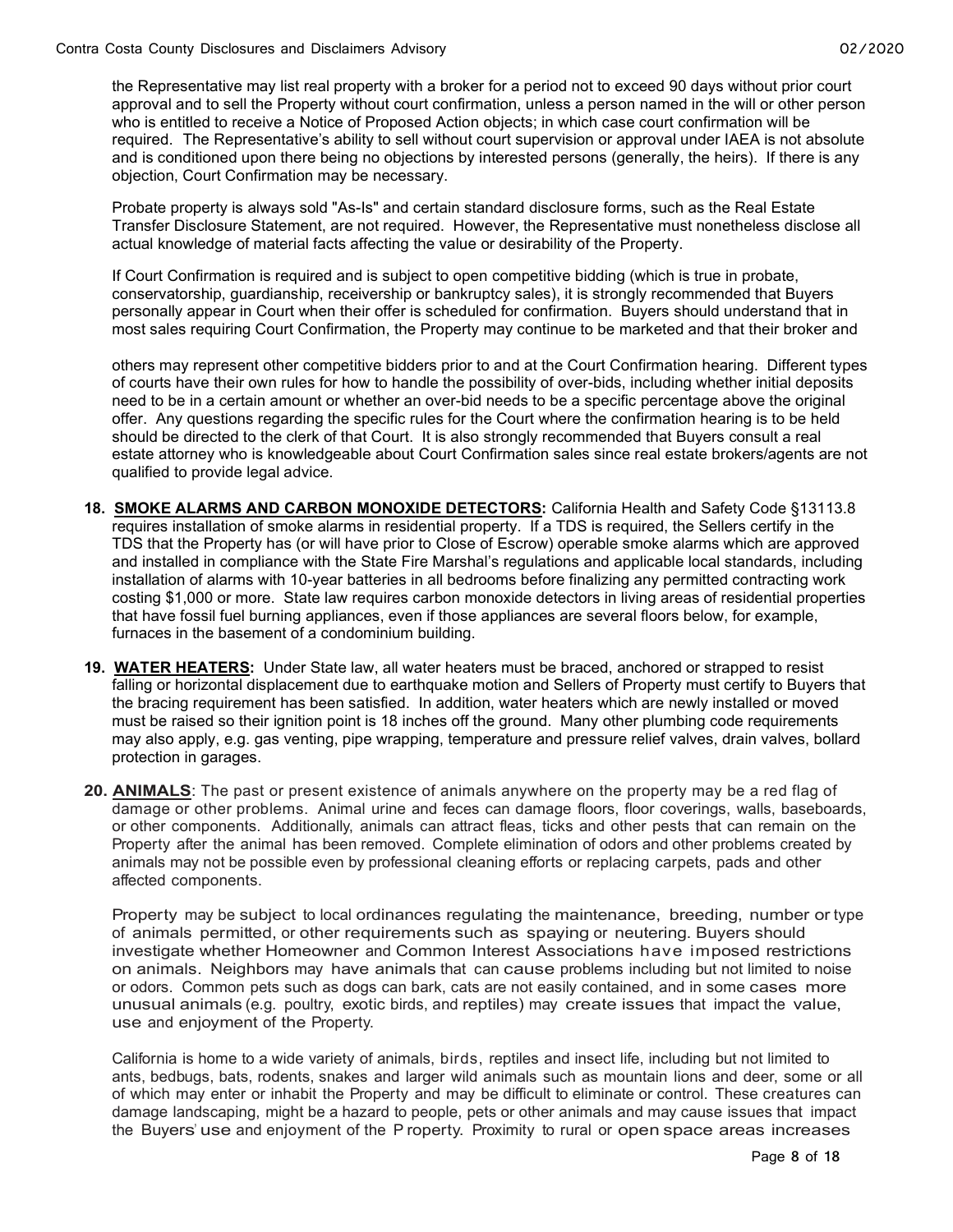the likelihood of this problem. Buyers should investigate these issues with licensed professionals, including local animal/pest control companies, and/or other qualified agencies or organizations during Buyers' inspection period.

21. ARCHITECTURAL & CONSTRUCTION PLANS: Property owners often have architectural/ construction plans and renderings, whether or not those plans were ever approved or used for any purpose. These plans and drawings do not "run with the land" even if the plans were used to build existing structures and even if they are on file with the local planning department. In most situations, Sellers's contracts with the architect specify that the plans remain the possession of the architect; the Seller is granted a limited "nonexclusive license" to use that material. Thus, Sellers generally do not have the legal right to advertise, sell or give that documentation to Buyers without the express written authorization of the architect who in all likelihood has copyrighted the plans. Buyers who want to use the Sellers' plans and drawings for any purpose should contact the creator of the plans directly for authorization to use that material.

### C. FEDERAL, STATE AND REGIONAL CONDITIONS ADVISORIES

- 22. UNSTABLE HILLSIDES: Many hillside properties are active and potentially active landslide areas. Many of the geologic forces which have shaped California over the eons are still active today. The only way to determine the nature of the soil and bedrock under a structure, and how these forces may affect those structures, is with a geologic or geotechnical inspection and report.
- 23. EXPANSIVE SOILS: Some parts of the Contra Costa area have expansive, or adobe, soil which will expand and contract with the wet and dry seasons. This expansion and contraction can cause movement or shifting of structures and their foundations.
- 24. HIGH WATER TABLES: Some parts of Contra Costa County have high water tables that can intensify mold growth and compromise the stability of soil and/or foundation. In addition, high water tables may affect the use and enjoyment of the surrounding land, particularly during months of heavy rain. Buyers should consult the appropriate experts to help evaluate the effect of high-water tables on the subject property and, when necessary, consider drainage modifications to protect the structure and improve the use and enjoyment of the surrounding landscape.

Reports from Natural Hazard Disclosure (NHD) companies may not contain all information from all sources regarding the Property and surrounding conditions and cannot be relied on for all information regarding natural hazards which may affect the Property. Brokers recommend that Buyers have any Property they are purchasing inspected by a qualified geologist, geologic or geotechnical engineer, or other qualified professional.

- 25. WET WEATHER CONDITIONS: At times, this area may have months with heavier than usual rainfall. During these times, hillside properties may be susceptible to earth movement and drainage problems. Properties on flatlands may be susceptible to flooding. Properties which may not have experienced water intrusion into or under the property in the past may experience these conditions as a result of weather-related phenomena. Sellers are obligated to disclose to Buyers those material defects or conditions known to them which affect the value or desirability of the property; however, not all Sellers may be aware of recent changes in the conditions of the property or its improvements caused by unusually wet weather. Because of these factors, it is recommended that, in addition to a home inspection, Buyers have such additional inspections by inspectors or engineers regarding these conditions as Buyers may desire.
- 26. CLIMATE CONDITIONS: Contra Costa County has several micro climates. Buyers are advised that some of these areas are subject to frequent strong winds, wind-driven rain, fog and mist, and direct sunlight, any of which, alone or in combination, can impact the condition of the land as well as prematurely age the interior and exterior of structures. Erosion, warping and cracking of surfaces, failed seals on dual-paned windows, loss of siding or roof shingles, water intrusion, and other problems, are not uncommon and require regular maintenance. In particular, properties located near sources of water, such as the Bay, rivers and streams may require additional, more thorough maintenance. Buyers are advised to fully investigate these conditions and to determine for themselves the cost of any increased maintenance and repairs that may be needed for any Property located in these areas.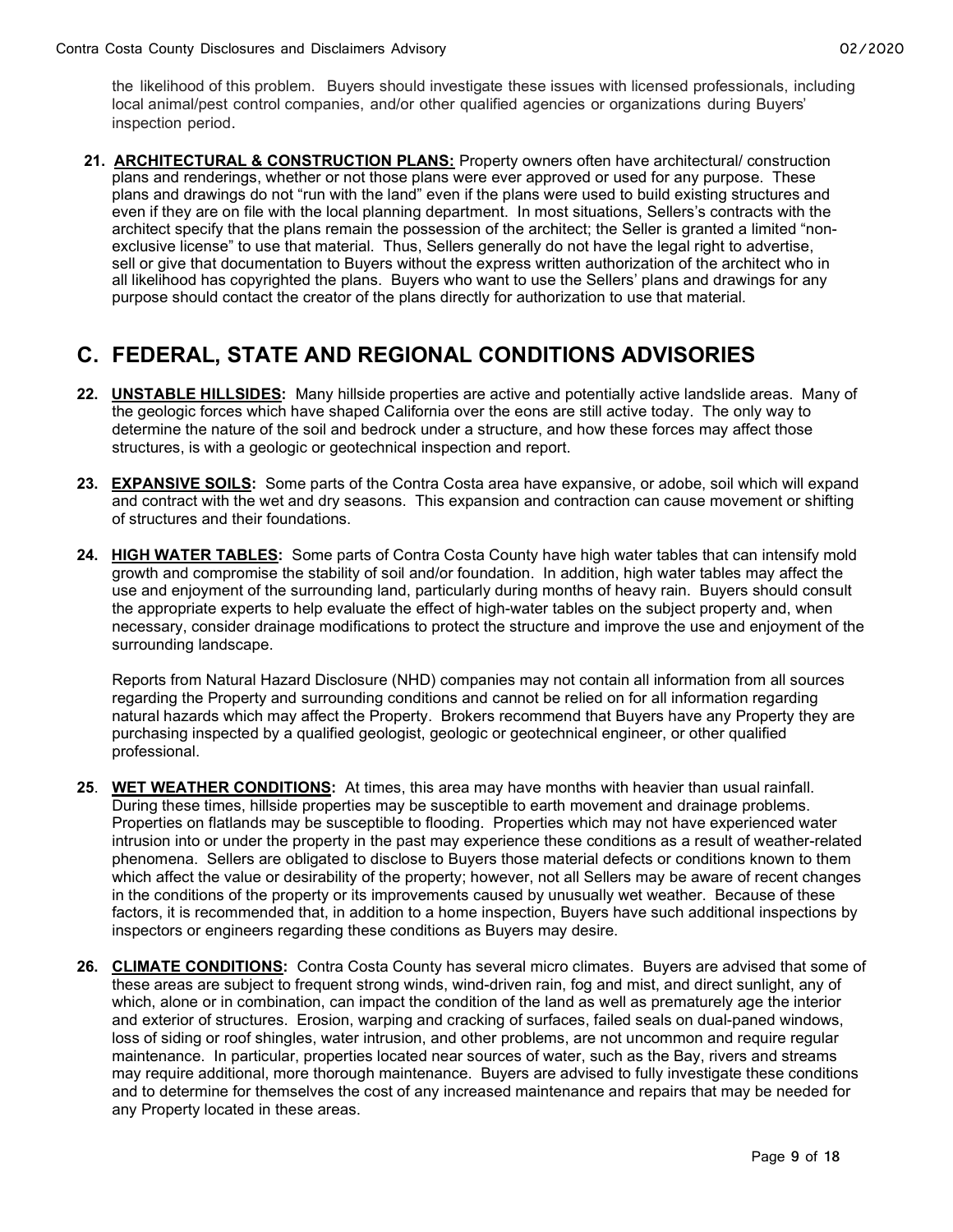- 27. PERMIT ISSUES: An improvement that is made without the required permit can, among other things, have a negative impact on value, require a retrofit, impact habitability, preclude insurance coverage and/or result in fees, penalties, government and/or civil enforcement actions. In some cities, there may be a lower standard applied in those circumstances where the property owner is obtaining the permits, as opposed to a contractor doing so. Obtaining and finalizing permits may trigger additional retrofit requirements that are not required as a condition of sale. Examples include but are not limited to water conserving plumbing fixtures and safety devices to prevent drowning of small children in pools and spas. See **Paragraphs 32 and 33.**
- 28. NONCONFORMING USES, ROOMS, ALTERATIONS OR ADDITIONS: Any rooms, alterations or additions to the Property which were done without necessary permits or certificates of completion ("nonconforming improvements") may be subject to fines, permit and construction costs, and other expenses to bring into conformity. Nonconforming improvements may be subject to removal by local building inspection and code enforcement agencies. Nonconforming rental units may be required to be vacated and possibly torn down. It may not be feasible to legalize nonconforming improvements because of zoning, permit and/or other legal or regulatory limitations. Some building inspection and code enforcement agencies may conduct random inspections of properties for permit, code and other violations while the Property is being marketed. Such nonconforming improvements may also be discovered when anyone applies for a permit to do work on the property either before or after escrow closes. Whenever nonconforming uses are discovered, the thencurrent owner could face expensive repairs, permit fees and other costs and/or even removal of the nonconforming improvement.

While Sellers are obligated to disclose any known nonconforming improvements, Seller may not be aware of some or all illegal improvements or uses especially those that were made prior to Seller's ownership of the Property. Real estate brokers and agents are not required by law to inspect public records and cannot determine the legal status of improvements based solely on their required visual inspection of the property. Thus, Buyers are strongly urged to investigate possible nonconforming improvements by personally contacting the local building inspection and code enforcement agencies as well as obtaining the advice of contractors, architects, engineers or other professionals regarding the status and condition of the Property prior to removing inspection contingencies.

- 29. BALCONIES/DECKS INSPECTION & RETROFIT REQUIREMENTS: Effective January 1, 2019, state law requires an owner of multi-family buildings with 3 or more dwelling units to conduct an inspection of and make any necessary repairs to exterior decks, balconies and other components that are elevated more than 6 feet above the ground. The inspection must be completed by January 1, 2025 and will require subsequent inspection by January 1st of every six years thereafter. The purpose of the inspection is to determine whether the decks, balconies, and exterior elevated elements and their associated water proofing elements are in a generally safe condition, adequate working order, and free from any hazardous condition caused by fungus, deterioration, decay or improper alteration. State law requires that the inspection be performed by certain qualified professionals. The law sets forth timelines for the completion of the report, delivery to the owner, and completion of any repairs or replacement. Fines, penalties and/or liens on the property can be imposed for non-compliance with this law. State law allows cities and counties to enact their own regulations which may be stricter than the state requirements, including but not limited to extending the inspection and repair requirements to other exterior components, such as landings, exit corridors, stairway systems and other elements to determine if these structures are in safe condition, in adequate working order and free from hazards, dry rot, fungus, deterioration, decay, improper construction or hazardous conditions. Buyers are strongly urged to investigate possible inspection and retrofit requirements by personally contacting the local building inspection and code enforcement agencies as well as additional licensed professionals regarding the status and condition of any building components at the Property prior to removing any inspection contingency.
- 30. UNDERGROUND UTILITIES: Some towns and cities have begun the process of burying utility lines underground in order to remove the utility poles in the neighborhood. These projects can result in special tax assessments and set-up costs for the individual homeowners. It is recommended that Buyers investigate this issue with Pacific Gas and Electric Company ("PG&E").
- 31. CRIME: The existence of crime is a fact of urban and suburban life. Some areas experience more crime than others. Crime statistics for various areas and municipalities may rise and fall over time and the incidence of various types of criminal activity may also increase or decrease. At times, local law enforcement agencies may target designated areas for special but temporary enforcement measures. Individual criminal acts may occur in any neighborhood or may occur close to a property that is being sold while other criminal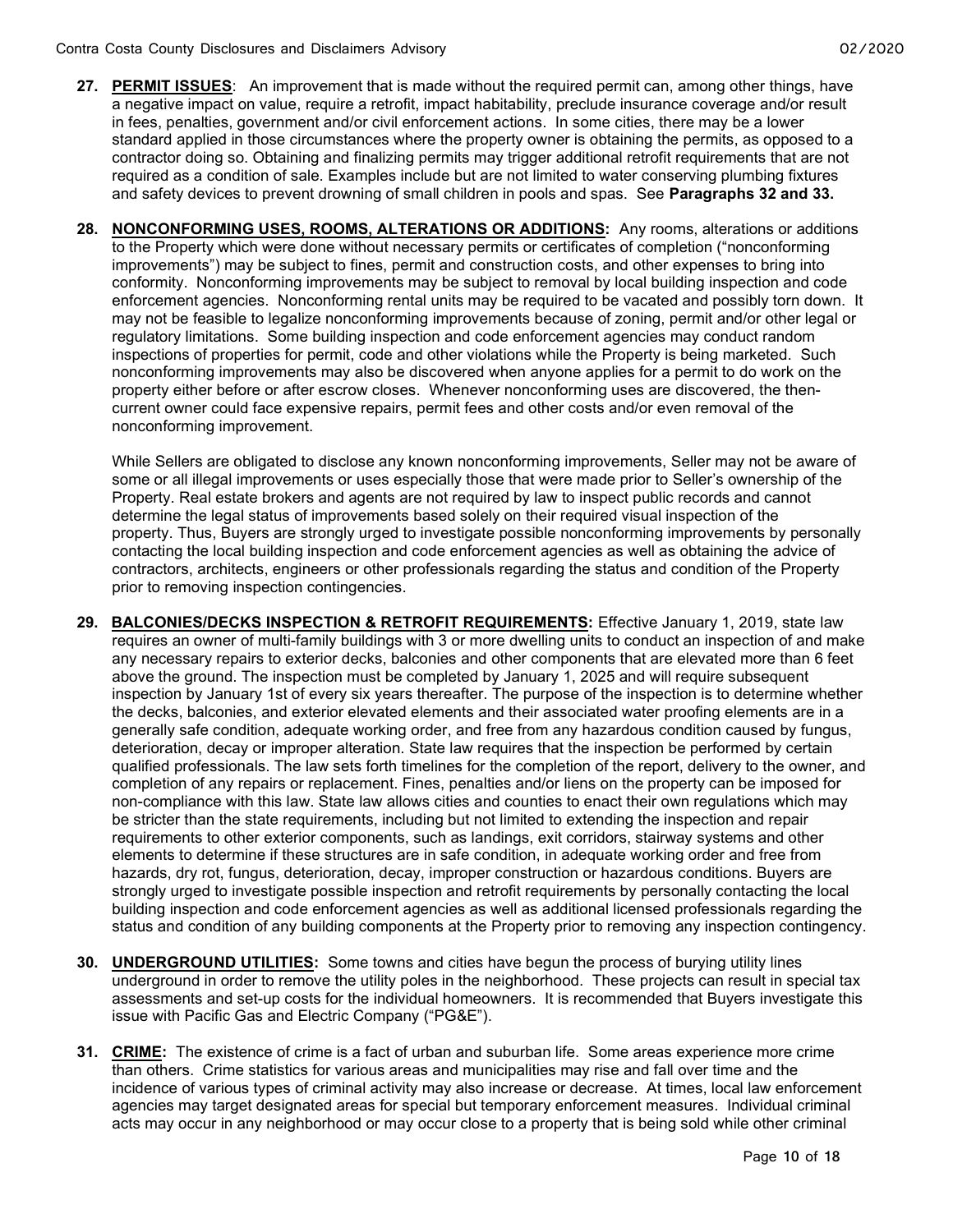acts may occur far away. Some crimes may be reported in the local news while others are ignored by the media. Because of the ever-changing nature of the statistics and information regarding crimes, neither Seller nor brokers will independently investigate crime or criminal activity in the area of any property being purchased by any means including, but not limited to, contacting the police or reviewing any internet data bases. If criminal activity is a factor in the decision to purchase a particular property, or in a particular neighborhood, Buyers are urged to check with the local law enforcement agencies and online information, prior to removing their inspection/investigation contingency.

32. WATER-CONSERVING PLUMBING FIXTURES: Existing law calls for installation of water-conserving plumbing fixtures when the existing plumbing fixtures are "noncompliant" by certain dates, as discussed here. A noncompliant plumbing fixture means: (1) any toilet manufactured to use more than 1.6 gallons of water per flush; (2) any urinal manufactured to use more than one gallon of water per flush; (3) any showerhead manufactured to have a flow capacity of more than 2.5 gallons of water per minute; and (4) any interior faucet that emits more than 2.2 gallons of water per minute. There are various dates for compliance: SINGLE-FAMILY RESIDENCES: Effective January 1, 2017, all single-family residences built prior to January 1, 1994 must comply with this law by replacing all noncompliant plumbing fixtures whether or not the property is being remodeled or sold.

Sellers need to disclose to Buyers, in either the Seller Property Questionnaire (SPQ) or the Exempt Seller Disclosure (ESD) form, if Sellers are aware of whether the Property has any noncompliant plumbing fixtures. If Sellers answer "No" to that question, Buyers should not assume that the Property is fully compliant since a "No" response may merely mean that Sellers are unaware or are uncertain as to whether any such fixtures are noncompliant. For this reason, as a part of their property inspection of Properties subject to this law, Buyers are urged to have all plumbing fixtures inspected by a qualified professional to determine whether all plumbing fixtures are actually compliant with this law. Sellers and Buyers are advised to determine, prior to contract acceptance, which Party will be responsible for the cost of the water-conserving plumbing fixtures retrofit.

MULTI-FAMILY AND COMMERCIAL PROPERTIES: Until December 31, 2018: As a condition of final permit approval, owners must replace all plumbing fixtures with water-conserving fixtures if (1) permits are obtained to increase the floor area by more than 10%; (2) building alterations or improvements exceed \$150,000 in costs; or (3) permits are obtained for a room with plumbing fixtures. After January 1, 2019: All multi-family and commercial properties must comply with this law by replacing all noncompliant plumbing fixtures. Also, starting on that date, Sellers will need to disclose to the prospective Buyer if Seller is aware whether the property has any noncompliant plumbing fixtures.

33. POOL AND SPA SAFETY: All home inspection reports used in the sale of a single-family residence, must indicate whether or not a Property with a pool and/or spa has any of the 7 drowning prevention safety features described in Health & Safety Code Section 115925. No one can agree to waive this requirement if there is a home inspection report. Real estate professionals are not obligated to and are not qualified to determine if the Property meets current safety requirements.

Although it is important to have appropriate safety measures in place to prevent drowning of small children, this is not a retrofit requirement that must be completed as a condition of sale. However, when a single-family residence is altered or improved, the installation of 2 pool/spa safety features must be a condition of final permit approval. Sellers and Buyers are advised to determine, prior to contract acceptance, which Party will be responsible for the cost of adding any required pool/spa safety features.

- 34. GARAGE DOOR SAFETY REQUIREMENTS: Effective July 1, 2019, in addition to existing safety standards regarding automatic reversing device standards, all new automatic garage doors openers sold or installed in California must have a battery-operated back-up system to function during electrical outages.
- 35. REAL PROPERTY TAXES, ASSESSMENT DISTRICTS AND VACANT LAND: The Purchase Agreement addresses payment of real property taxes and assessments relating to the Property. As part of their negotiations for the Purchase Agreement, the parties may decide how to prorate such taxes and assessments; payments on bonds and assessments and their assumption by Buyers; and payment on Mello-Roos and other Special Assessment District bonds and assessments that are now a lien on the Property.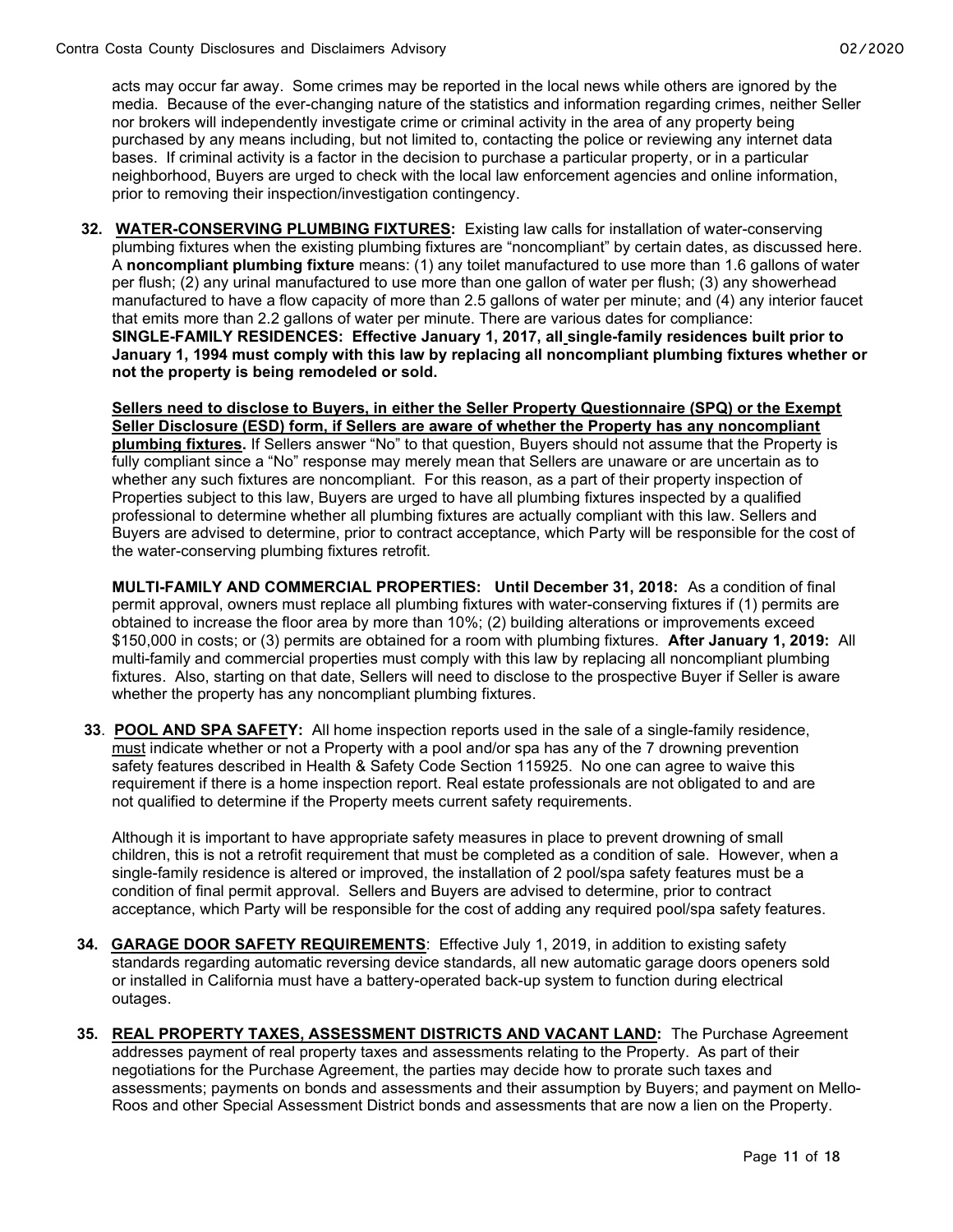Some cities have imposed or are contemplating imposing an annual tax on vacant property. Vacant land and developments are subject to imposition of different fees in different jurisdictions, usually based upon the length of time the land is left vacant. Unpaid fees can become a lien on the property. Buyers should determine the extent of any unpaid fees and other restrictions by contacting the relevant city. Real estate brokers and agents are not qualified to make these determinations.

36. RENTAL PROPERTY, RENT CAPS & JUST CAUSE EVICTION: Effective January 1, 2020, with certain exemptions, California law limits the amount of rent increases that can be made by Landlords during any 12 month period of time and establishes "Just Cause" requirements for evicting Tenants who have continuously and lawfully occupied the Property for 12 months or more. This state law establishes criteria and procedures for At-Fault Just Cause Evictions, No-Fault Just Cause Evictions as well as Tenant payments for No-Fault Just Cause Evictions. Existing and future local ordinances may also apply to the frequency and amount of any rent increases as well as the ability to evict Tenants depending upon whether or not the local law is more restrictive on the Landlord than the state law.

When rental properties are offered to the public, the owner and real estate agent must act in compliance with all Fair Housing laws and regulations including, but not limited to, providing unrestricted access to potential tenants with service/companion animals. Landlords are required under Fair Housing laws to provide a "reasonable accommodation" for tenants with disabilities; in the case of tenants with disabilities, this includes allowing the tenant to occupy the rented residence with the service/companion animal. The landlord may not charge a "pet deposit" or otherwise charge the tenant for the service/companion animal in any manner different from a tenant without such an animal. Any property owner renting their property should consult with a California real estate attorney specializing in landlord/tenant and Fair Housing issues for advice on any matters related to Fair Housing and service/companion animals.

HUD has issued guidelines for housing providers, landlords and property managers in the use of criminal records in tenant selection, and when that use may be a Fair Housing violation. While it is still legal to take into consideration a criminal record of a prospective tenant in approving an application, the blanket use of criminal records to refuse to rent can be a Fair Housing violation. And the discrimination does not have to be intentional. The violation can occur if the effect of the use of criminal records results in a "disparate impact" on protected classes. Landlords are urged to consult with a qualified local landlord tenant attorney regarding the use of criminal records in tenant selection. To access the article, go to:

https://portal.hud.gov/hudportal/documents/huddoc?id=HUD\_OGCGuidAppFHAStandCR.pdf.

State law prohibits Landlords from refusing to rent to Tenants who intend to operate a day care facility; a residence with up to 14 children is deemed to be a legitimate residential use. State law also prohibits Landlords from discriminating against Tenants on the basis of their source of income, such as "Section 8", the informal name for the federal housing choice voucher program administered by HUD.

Several HOAs already have or are considering imposing restrictions on new owners who intend to rent out some or all of their Property which may differ from rules for existing owners in an effort to limit the percentage of non-owner-occupied units which can impact the ability to obtain financing.

Landlords must provide various disclosures and advisories to Tenants and comply with state and local Landlord-Tenant regulations. For example, commencing July 1, 2020, Landlords must disclose, in writing, if the Property is exempt from the Just Cause Eviction requirements. Other statewide Landlord notice requirements include, but are not limited to, providing Tenants with a statutory flood hazard disclosure and a bedbug notice to all Tenants. Landlords must also comply with other regulations to eradicate bedbugs. Sellers and Buyers of tenant-occupied property should consult with their own Local Landlord-Tenant Attorney to determine the legal viability of entering into an agreement that the Property shall be vacant prior to the Close of Escrow.

Although state law encourages construction of secondary housing units (an accessory dwelling unit "ADU" or "in-law unit") and prohibits HOAs from unreasonably restricting building an ADU on an owner's separate interest, the ability to construct those units and/or to rent those units to Tenants is still subject to local jurisdiction regulations and approvals. If Buyers intend to construct or use secondary units for rental purposes, they should investigate the financial and legal feasibility of those improvements and uses with appropriate experts during Buyers' inspection/investigation contingency period, if any. Brokers are not qualified to make those determinations.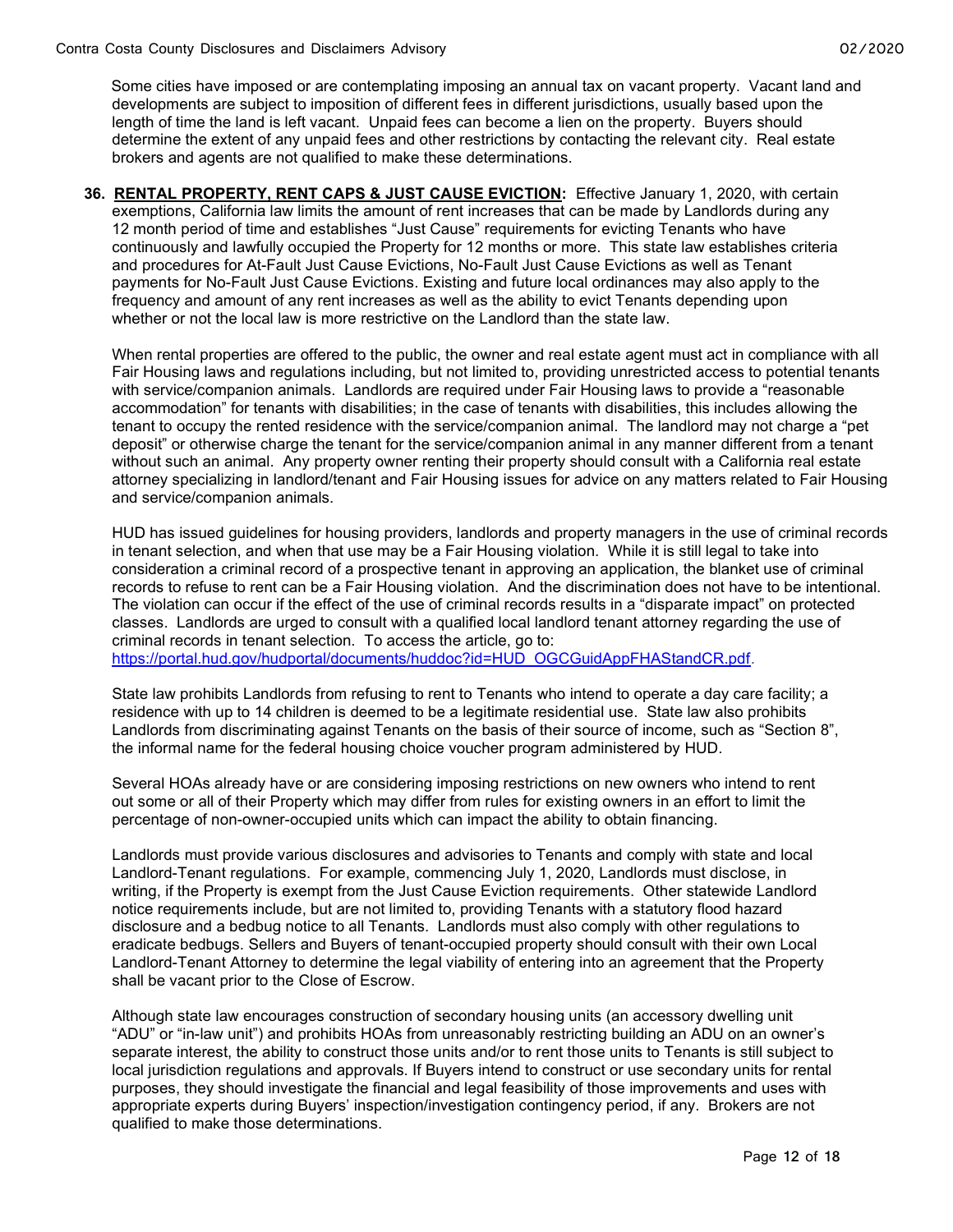Buyers who intend to use some portion or all of the Property for any type of rental purposes should contact the relevant City or County to ascertain all governmental requirements that may impact the ability to use the Property for rental purposes, including but not limited to any rent control or eviction requirements and/or any special permits, inspections, retrofit or disclosure obligations, prior to removing any inspection contingencies. See, for example, Paragraph 50

#### NOTE: Brokers are not qualified to provide legal advice and they are not qualified to determine which Landlord-Tenant laws apply to any given Property or Tenancy.

37. SHORT-TERM & VACATION RENTAL: With the increased popularity of short-term and vacation rental services and websites such as Airbnb and VBRO, various local governmental entities and homeowner associations ("HOA") have enacted, or are considering enacting, regulations on the ability of owners to rent out some portion or all of their property on either a short-term or long-term basis. Existing and proposed regulations may include a complete prohibition against certain types of rentals, licensing, permit requirements, special health and safety inspections, taxation and/or restrictions such as a limitation on the number of nights per month, total number of renter occupants, types of uses, parking requirements and noise restriction. Renting out one's property may also be impacted by subdivision and HOA Covenants, Conditions, and Restrictions ("CC&R's"). In some areas the HOA and/or governmental entities are classifying short-term and vacation rentals as constituting the running of a business out of a residence which is often prohibited in CC&R's and/or requires approval of a home occupation permit from the local governmental entity.

 Neither Sellers nor Brokers can predict if, or when, any jurisdiction or HOA will adopt regulations, limitations or prohibitions on rentals in the future. Buyers who are considering using some portion of or all of their property for short-term or vacation rentals are strongly encouraged to investigate current and pending governmental and/or HOA rules and regulations related to rentals, insurance coverage, and the existence of taxation such as a Transient Occupancy Tax ("TOT") and to review that documentation with a qualified California real estate attorney as well as their own insurance broker prior to the close of escrow.

- 38. PUBLIC SERVICES: Public services (schools, fire, law enforcement, emergency response, etc.) may have been impacted by financial difficulties which can lead to changes in the level of service. In addition, each school district has its own rules regarding school assignments, and these rules may change at any time with little notice. For these reasons, Brokers cannot represent or guarantee that anyone who resides in any particular property will be able to attend any particular school or school district. If Buyers have any concerns regarding the quality and/or financial viability of public services, Buyers should investigate to their satisfaction prior to removing any applicable contingencies.
- 39. NEW CONSTRUCTION WARRANTIES, DEFECTS AND LAWSUITS: The Real Estate Transfer Disclosure Statement ("TDS") requires Sellers to disclose if there are any lawsuits by or against the Sellers threatening or affecting the real property along with questions related to construction defects, citing Civil Code Sections 900, 903, 910 and 914. These codes are part of a law that is often referred to as SB800 or Title 7, which generally applies to residential real property built by a "Builder" (as defined in Section 911) and sold for the first time after January 1, 2003. Section 900 provides for a limited one-year warranty from the Builder and Builders may provide "enhanced protection agreements" which may extend the warranty period. Homeowners are required to follow all reasonable maintenance obligations and schedules communicated in writing by the Builder and product manufacturers, as well as commonly accepted maintenance practices. Failure to do so may provide a defense against a homeowner claim and Builders often require specific prelitigation procedures and remedies in the event of a claim against the Builder. Sellers who have questions about how to answer this TDS question should consult with a California real estate attorney for advice. If the Sellers disclose any lawsuits or claims, Buyers should investigate such disclosures with a California real estate attorney. Brokers are not qualified to provide advice on these matters.
- 40. PRIVATE ROADS: If the property is accessed, or affected, by a private road that is shared with one or more other properties, Buyers need to determine the existence of a recorded private road maintenance agreement and compliance with that document. If no such agreement exists, Civil Code Section 845(s) provides that "the cost shall be shared proportionately to the use made of the easement by each owner." Buyers should contact city/county officials and/or their attorney to evaluate their potential responsibilities.
- 41. MARIJUANA (CANNABIS): Effective January 1, 2018, California has legalized certain uses of cannabis; however, this statewide law requires local cities and counties to enact their own regulations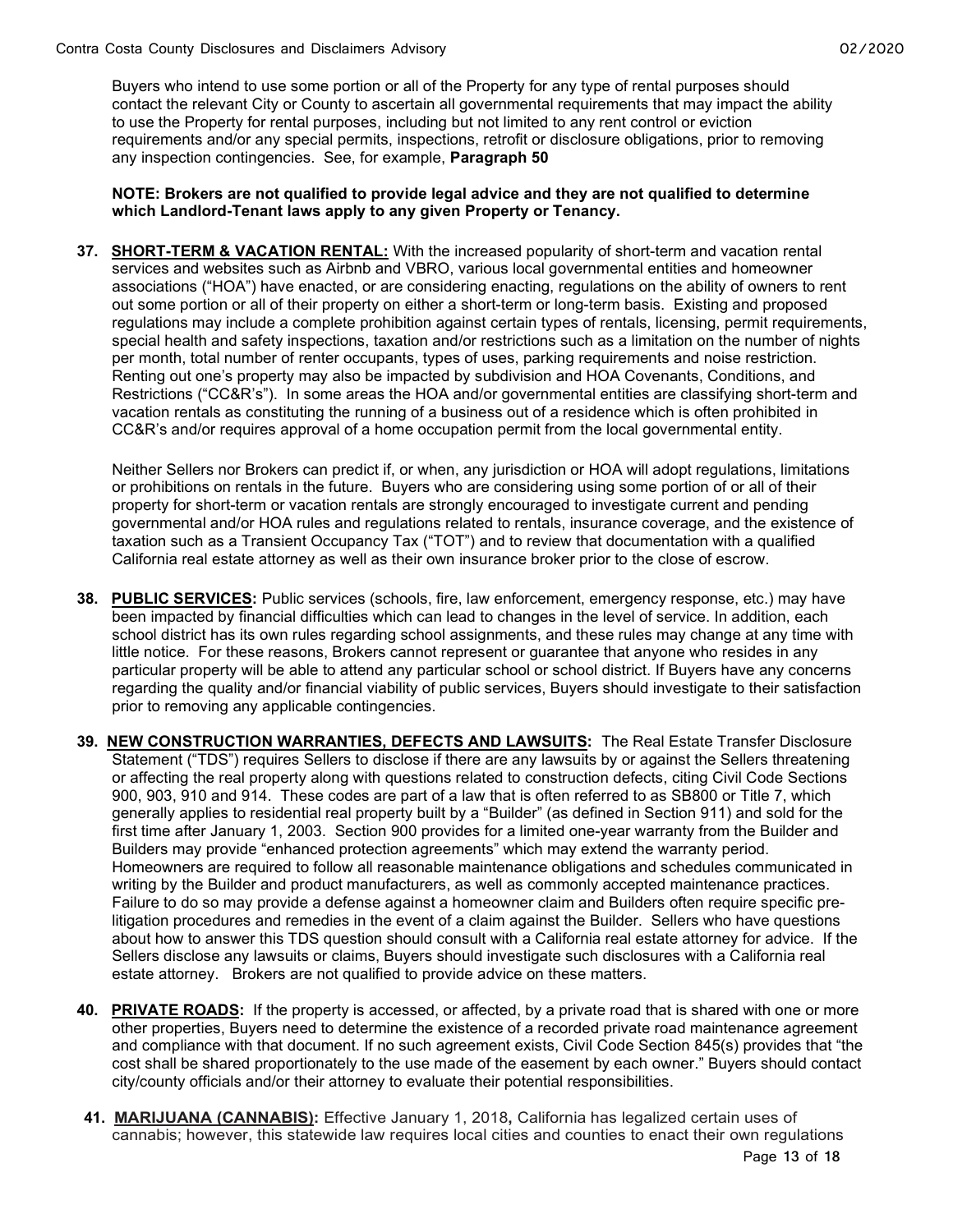regarding where cannabis can be used as well as the requirements for the issuance of permits and licenses prior to anyone cultivating, distributing and/or selling cannabis. Those regulations may include but are not limited to an inspection of the property and/or a determination as to the availability of water and other resources to grow cannabis. Federal laws still exist which may make those activities illegal and the federal government's ability to enforce its stricter restrictions in states such as California is still possible.

State law allow landlords to prohibit/regulate smoking of marijuana in or on the Landlord's property as well as to allow landlords to prohibit the cultivation, distribution and sale of marijuana for any purpose. Some HOAs may impose their own restrictions on these activities as well.

- D. COUNTY AND CITY ADVISORIES: Changes to cities, towns, neighborhoods, road ways and other areas of the county do occur, often with some regularity; these changes can impact the environment, population, traffic and other factors. Real estate licensees cannot predict the impact that such changes may have on the present or future value, desirability use, and or development of any Property. The following information is general in nature and is subject to change.
	- 42. GAS SHUT-OFF VALVE REQUIREMENTS: On February 9, 2010, the Contra Costa County Board of Supervisors revised an existing Ordinance regulating installation of approved gas shut-off devices in new buildings and in existing residential, commercial and industrial buildings prior to the sale of those buildings or when undertaking certain alterations or additions to those buildings located anywhere in the unincorporated areas of Contra Costa County if the building has a natural gas piping system. The City of Hercules has also enacted a similar requirement. This law also applies to the sale of individual condominium units. The Ordinance seeks to make buildings safer in case of a breakage or disconnection of a gas line caused by earthquakes, landslides or common household accidents. Some insurance companies provide discounts on their homeowner's insurance policy if such devices are in place.

This Ordinance does not contain any exceptions or exemptions for the type of sale (such as probate); Buyers and Sellers cannot agree to waive compliance with this Ordinance. The County is now requiring that on all improved real property that closes escrow after December 1, 2006 and that have fuel gas piping supplying a structure with gas, an approved seismic gas shut-off device (motion sensitive) or an approved excess flow gas shut-off device (non-motion sensitive) must be installed prior to the close of escrow:

1. For the sale of existing residential, commercial or industrial buildings, the approved gas shut-off device must be installed downstream of the gas utility meter at the beginning of each rigid gas piping system that serves the structure.

2. For the sale of existing condominium units, the approved gas shut-off device must be installed downstream of the meter on the gas piping serving the actual condominium unit that is being sold. If any existing residential building is altered or added to that has fuel gas piping supplying the existing building or the addition and the building permit is issued after March 11, 2010, the approved gas shut-off device must be installed if the alteration or addition is either more than \$5,000 where fuel gas piping is involved in the alteration or addition, or more than \$15,000 where fuel gas piping is not involved in the alteration or addition.

For a list of the approved gas shut-off valves, please visit the home page for the California Division of the State Architect website at http://www.dgs.ca.gov/dsa/home.aspx and search the site for gas shutoff devices.

NOTE: Real estate licensees cannot determine whether any Property is in compliance with this Ordinance and Agents have no liability for ensuring that there is compliance with this Ordinance either before, during or after escrow closes. Seller and Buyers should retain appropriate experts to investigate the existing gas lines to determine whether the required shut-off devices are in place. Buyers and Seller should reach a written agreement as to who is to pay for the inspection and/or the installation of any required devices since the Ordinance does not specify which Principal must be financially responsible.

43. SEWER LINE INSPECTION AND COMPLIANCE: Several cities in Contra Costa County have a Sewer Lateral Ordinance, but each city and/or Wastewater Municipality have their own requirements AND THOSE REQUIREMENTS ARE SUBJECT TO CHANGE AT ANY TIME. Sellers and Buyers should check with the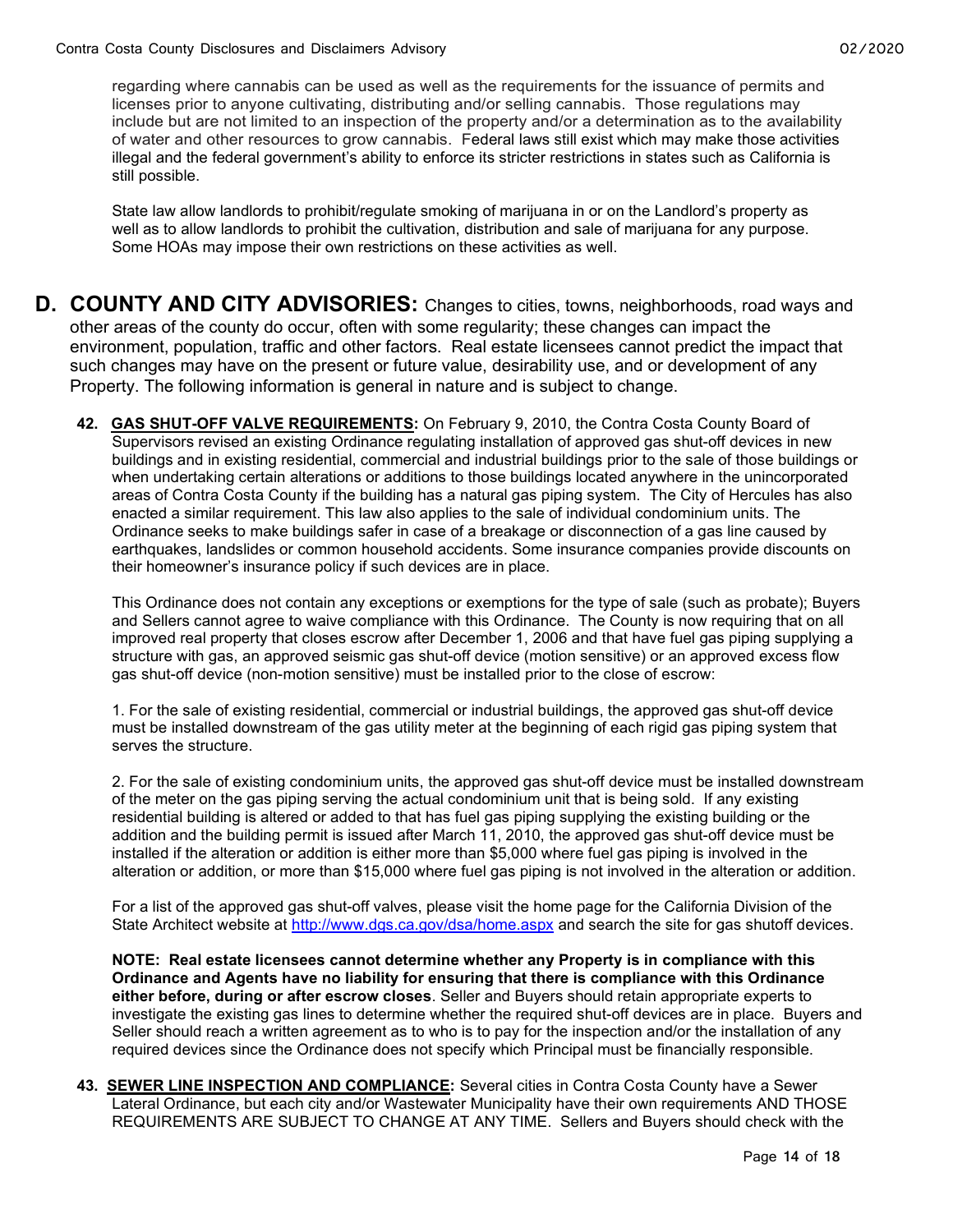local wastewater municipality to determine if the Property falls within a jurisdiction that enforces a Sewer Lateral Ordinance and can obtain additional information at the websites listed in this Paragraph.

#### NOTE: Real estate licensees cannot determine whether any Property is in compliance with any applicable local sewer line requirements; Agents have no liability for ensuring that there is compliance with local requirements either before, during or after escrow closes.

Wastewater Municipalities in West Contra Costa: Crockett Community Service District http://www.town.crockett.ca.us or (510) 787-2992 Stege Sanitary District http://www.stegesd.dst.ca.us/ or (510) 524-4668 East Bay MUD http://www.ebmud.com or (866) 403-2683 West County Wastewater District http://www.wcwd.org or (510) 222-6700 Rodeo Sanitary District http://www.rodeosan.org or (510) 799-2970 City of Richmond Municipal Sewer District http://www.ci.richmond.ca.us/ or (510) 620-6513 City of Hercules http://www.ci.hercules.ca.us or (510) 799-8200

- 44. WEATHERIZING DISCLOSURE REQUIREMENTS: As of the date of this Advisory, the Cities of Concord, Pleasant Hill and Walnut Creek have enacted ordinances imposing disclosure obligations on Sellers of residential property to complete and sign a city-specific Weatherization Disclosure Form which is to be provided to the Buyers. After the Buyers certify receipt of the Seller's Disclosure, the fully completed and signed form must be submitted to the respective City. Unlike certain California statutory disclosure requirements, these separate Seller disclosure requirements have no Seller exemptions; however, some jurisdictions do not enforce their own ordinances and have made compliance "voluntary". Additional Cities in Contra Costa County may require comparable weatherization disclosures in the future. Buyers should investigate the existence of such ordinances and whether those ordinances are being enforced by contacting the city where the Property is located.
- 45. NO-SMOKING, VAPING AND SECOND-HAND SMOKE ORDINANCES: As of the date of this Advisory, the Cities of Danville, San Pablo, Richmond and Walnut Creek have enacted ordinances that prohibit smoking in certain parts of those cities, and in some cases e-cigarettes; smoking and vaping restrictions may also apply to multi-unit residential units, including balconies, common areas and within certain distances of all enclosed areas. These ordinances are usually designed to limit ingestion of second-hand smoke by other residents. Other cities may enact such ordinances as well. For information on whether these ordinances exist and/or are being enforced contact the City or County website where the Property is located.
- 46. BRENTWOOD: The City of Brentwood has announced it is studying a proposed development plan for the two golf courses serving the communities of Shadow Lakes and Deer Ridge, which could potentially impact the adjacent area known as Brentwood Hills. An Environmental Impact Report will study the proposed plan's impact on the environment, population, traffic and other factors. Buyers are strongly encouraged to investigate whether or not the proposed development plan will impact their own present or future assessment of the value, desirability, use and/or development of any Property that may be impacted by this proposed development plan. For more information, contact the City of Brentwood at (925) 516-5400 or online at: www.brentwoodca.gov. Real estate licensees are not qualified to verify or investigate this information.
- 47. MORAGA-ORINDA FIRE HYDRANT CAPACITY & ABATEMENT COMPLIANCE: The Moraga-Orinda Fire District has a community fire flow standard, which is to be obtained from any three adjacent or reasonable nearby hydrants flowing simultaneously. Several neighborhoods within the City of Orinda do not meet this current fire flow requirement. The City of Orinda, Moraga-Orinda Fire District, East Bay Municipal Utility District and the Orinda Fire Safety Committee are currently working together to address the fire flow concern and correct the situation through a multi-task program. The Fire District also has an abatement ordinance to create defensible space around residences to minimize fire risks. The ordinance may necessitate the removal of trees and other vegetation and non-compliance can result in fines. For more information on the Very High Fire Hazard Severity Zones (VHFHSZ) and the fire flows available within a neighborhood, you may contact the Moraga-Orinda Fire District Fire Marshall at (925) 258-4599 or view the VHFHSZ map located at the Fire Prevention Bureau located at 1280 Moraga Way in Moraga.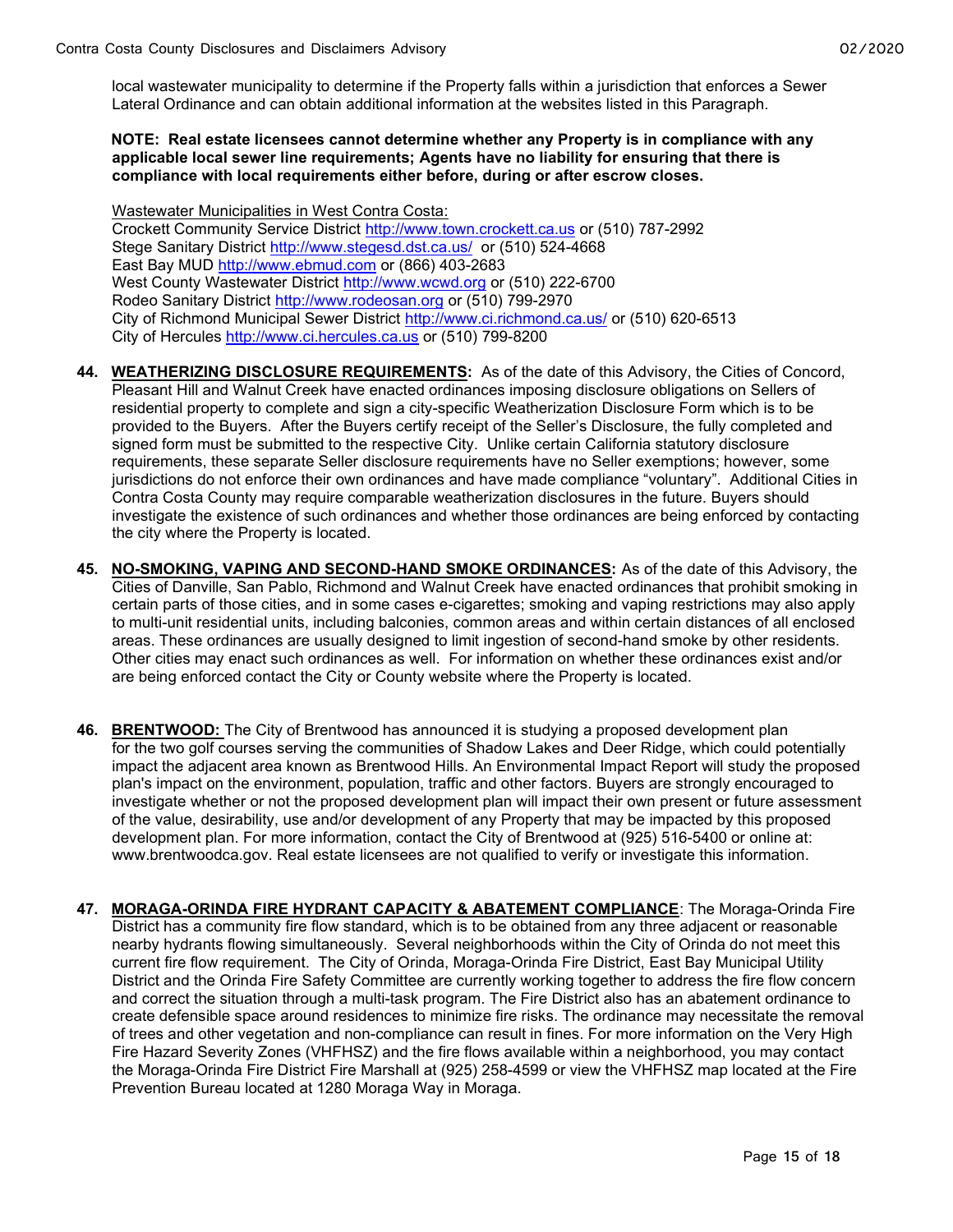- 48. ORINDA ENVIRONMENTAL BROCHURE: The City of Orinda has produced a one-page brochure entitled Your Environmental Responsibilities as a Homeowner in Orinda. For a copy of this brochure Sellers and Buyers are advised to contact the City of Orinda either personally at 22 Orinda Way, Orinda, California 94563. (925) 253-4200 or online at: www.ci.orinda.ca.us.
- 49. PINOLE: The City of Pinole Municipal Code requires inspection of and compliance with sewer lateral regulations as part of the sale of residential property. As of July 21, 2017, the City of Pinole also requires that all balconies must be inspected by licensed professionals and Buyers must receive the inspection report. The cost of compliance of these requirements is negotiable by and between Seller and Buyer. The Parties are encouraged to use the Contra Costa County Purchase Agreement Addendum that is intended for use in the City of Pinole to reach mutual agreements regarding the issues discussed in Paragraph 48.

#### 50. DISCOVERY BAY:

Water: The Town of Discovery Bay Community Services District ("CSD") provides drinking water, maintains the waste water and sewer systems. Discovery Bay water comes from a system comprised of service wells and contains a high mineral content which in some locations may have an undesirable odor and may stain clothing or corrode appliances. The fee for usage of these systems will appear on your Contra Costa Tax Bill.

CSD is in the process of installing water meters at various residential properties that do not currently have water meters. Recipients of the new meters may pay the full cost of the meter installation up front or they can pay for the meter in installments over a ten-year period but there will be an interest charge. The exact cost of the water meter installation varies and the exact cost will not be known until after the meters have been installed; the project is estimated to be completed by mid-2018. The estimated installation costs range from \$500 to \$1500 depending upon the type of equipment and complexity of construction work. If the Seller has not already fully paid all costs for water meter installation, Buyer and Seller should contractually agree who will be responsible for this expense by using the Discovery Bay Purchase Contract Addendum. For further information, contact the Town at (925) 634-1131 or go to their website at www.todb.ca.gov..

Waterways: Discovery Bay is within the jurisdiction of Reclamation District 800. This agency maintains the waterways and provides for the slopes on the channels and bays of Discovery Bay. Dock construction, decks on or near the slope areas, and maintenance of the slope areas are subject to the rules of this District. Slope control a n d maintenance is generally the responsibility of the property owner. Some homeowners have received letters from the District with regard to removal of trees that may be located in restricted areas of a main levee. District 800 fees appear on the Contra Costa County tax bill for all properties within the district. Buyers are advised to contact the District for more information at (925) 634- 2351.

Filled Lots: All lots in the development contain some filled ground. There have been some incidents of slope failure, particularly on the eastern side of Discovery Bay on Drakes Drive. A number of homeowners in that area filed a lawsuit in December, 1989 against the Hoffmann Company, Kleinfelder Engineers and Reclamation District 800. The lawsuit was settled in February 1994. The information concerning filled ground, geologic and soil condition is available at Contra Costa County Building Dept., 651 Pine Street, Martinez, California 94533.

- 51. LOCAL RENTAL ISSUES: The City of Richmond enacted an Ordinance covering Rent and Eviction Control. which has been the subject of litigation. Other cities have or may create comparable requirements and/or require the issuance of permits or mandate inspections prior to renting out any type of property and/or any portion of the Property. Buyers should investigate the existence of applicable local ordinances as well as applicable past or current fees or city liens and other regulations that impact on their ability to rent property. Buyers should satisfy themselves as to whether a local ordinance will impact their intended use of the Property. Determining the existence of and/or the applicability of any laws regulating the ability of a Property Owner to rent some or all of the property, the amount of rent, the eviction of tenants, and/or mandatory city rental health and safety inspections, is beyond the expertise of the real estate professionals. Buyers should consult with a local Landlord-Tenant attorney.
- 52. ROSSMOOR: Rossmoor is a planned unit development with housing and recreational amenities designed for people who are over 55 years of age. It consists of single-family homes, condominiums and cooperative units and sales in Rossmoor include membership in a Mutual/Home Owners Association and a membership in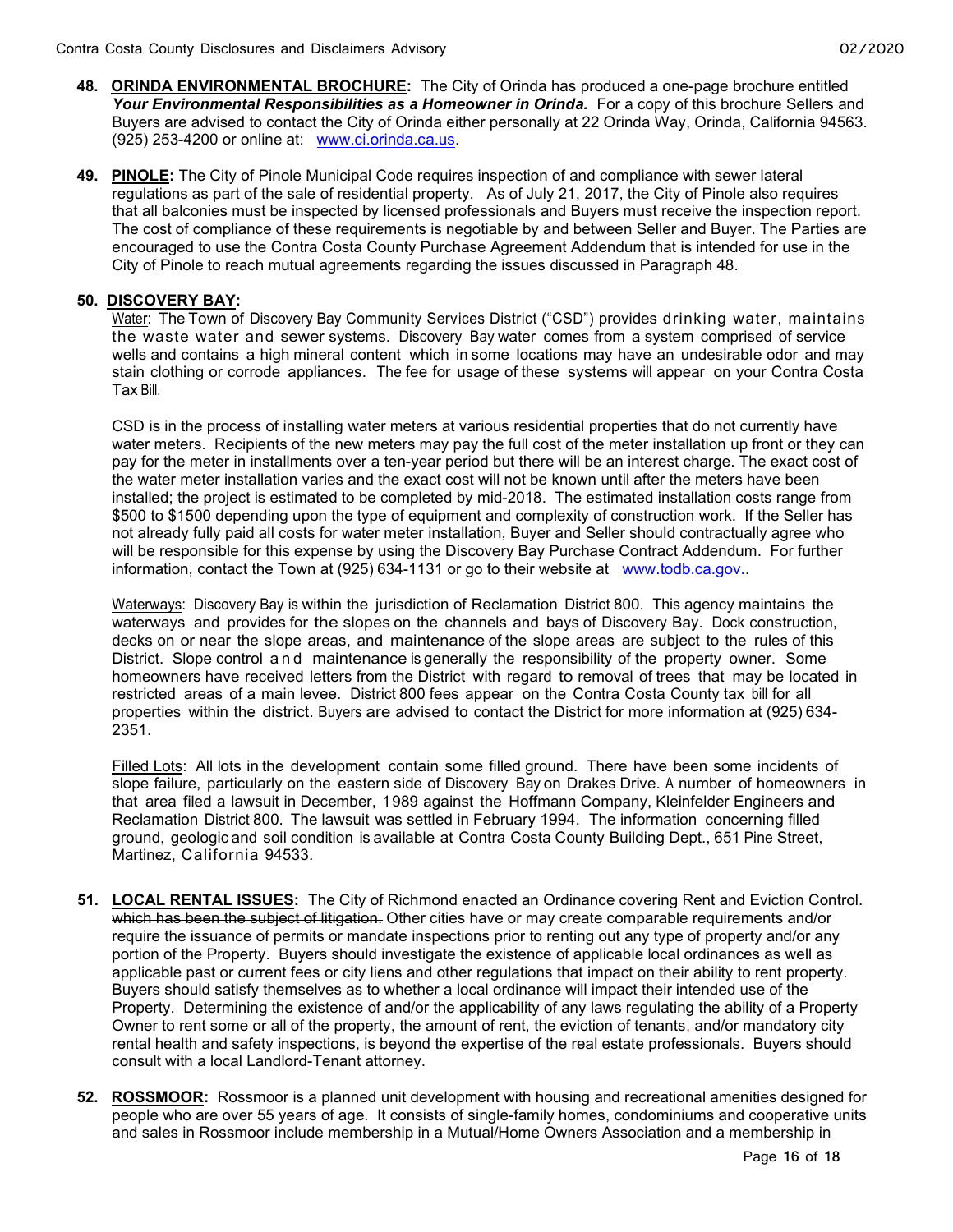Golden Rain foundation. There are many separate Home Owners Associations (referred to as a "Mutual") and the applicable Mutual depends upon the type of unit and where the unit is located within the development (for general information on Common Interest Developments see Paragraph 13); which Mutual applies to any unit may change over time. Rossmoor has a Member Records Department that must be notified of the closing date and that Department must be notified no later than five (5) days prior to any new closing date.

Some of the Rossmoor properties have electric furnaces that may no longer have parts available for repair or replacement. Future repairs or replacement may be difficult and/or expensive; warranty companies may not cover the cost of a new system. Some of the buildings do not have fire breaks in the attic. Some asbestos containing materials ("ACM") exist in some building components in Rossmoor. ACM is generally found in buildings constructed prior to 1980 and is known to be found in some ceilings' acoustical insulation and exhaust flue joint insulations.

Most of the units in Rossmoor are required to pass a building and/or alteration compliance inspection prior to any change in ownership but that inspection should not be viewed as a substitute for conducting any inspections that are routinely obtained by Buyers including but not limited to a general house inspection. If the presale inspection notes any required corrective work it may be the responsibility of the Seller or the Mutual. The Mutual reserves the right to remedy non-emergency repairs items after escrow closes.

Replacements, alterations or remodeling of a unit may require a permit from the Golden Rain Foundation and the City of Walnut Creek. To obtain such permits, certain existing deck enclosures (which were approved at the time they were built) may need to be brought up to current code before any new permits are issued.

On April 14, 2010, a Rossmoor News article was published regarding a registered sex offender who lives in Rossmoor. Buyer is advised to investigate this issue further through the Megan's Law Database: http://www.meganslaw.ca.gov/

Brokers do not have the requisite expertise to investigate any or all of the issues in this Rossmoor Advisory and they will not verify the information provided by others.

- 53. SAN PABLO: The City of San Pablo requires a pre-sale city inspection and a certificate of compliance issued prior to the sale or lease of any non-owner-occupied unit more than three years from the original construction date, or any owner-occupied unit more than ten years from the original construction date. For more information, sellers and buyers should contact the City of San Pablo at 13831 San Pablo Avenue, San Pablo, CA 94806 • (510) 215-3030 • http://www.SanPabloCA.gov
- 54. COUNTY AND CITY CONTRACT ADDENDA: The Contra Costa County Association of REALTORS® has developed Purchase Contract Addenda which are intended for use in the following specific Cities and in the Unincorporated Areas of Contra Costa County to address certain local retrofit/point of sale issues discussed in this Advisory. The Available Purchase Contract Addenda are for the following jurisdictions:

City of El Cerrito City of Richmond City of Hercules City of San Pablo City of Pinole Unincorporated Contra Costa County

### E. ATTORNEY AND ACCOUNTANT RECOMMENDATIONS:

In addition to the professional service providers Buyers will retain to inspect and analyze the property being purchased or sold, Buyers and Sellers may face situations which could result in significant legal consequences and substantial impact on their personal finances. The most prudent plan is to identify a certified public accountant and qualified California real estate attorney in advance so that Buyers and Sellers can quickly contact and seek the proper financial and/or legal advice and guidance if needed during the transaction. If a 1031 exchange is contemplated, an exchange accommodator should be consulted regarding the proper method and timing of am exchange.